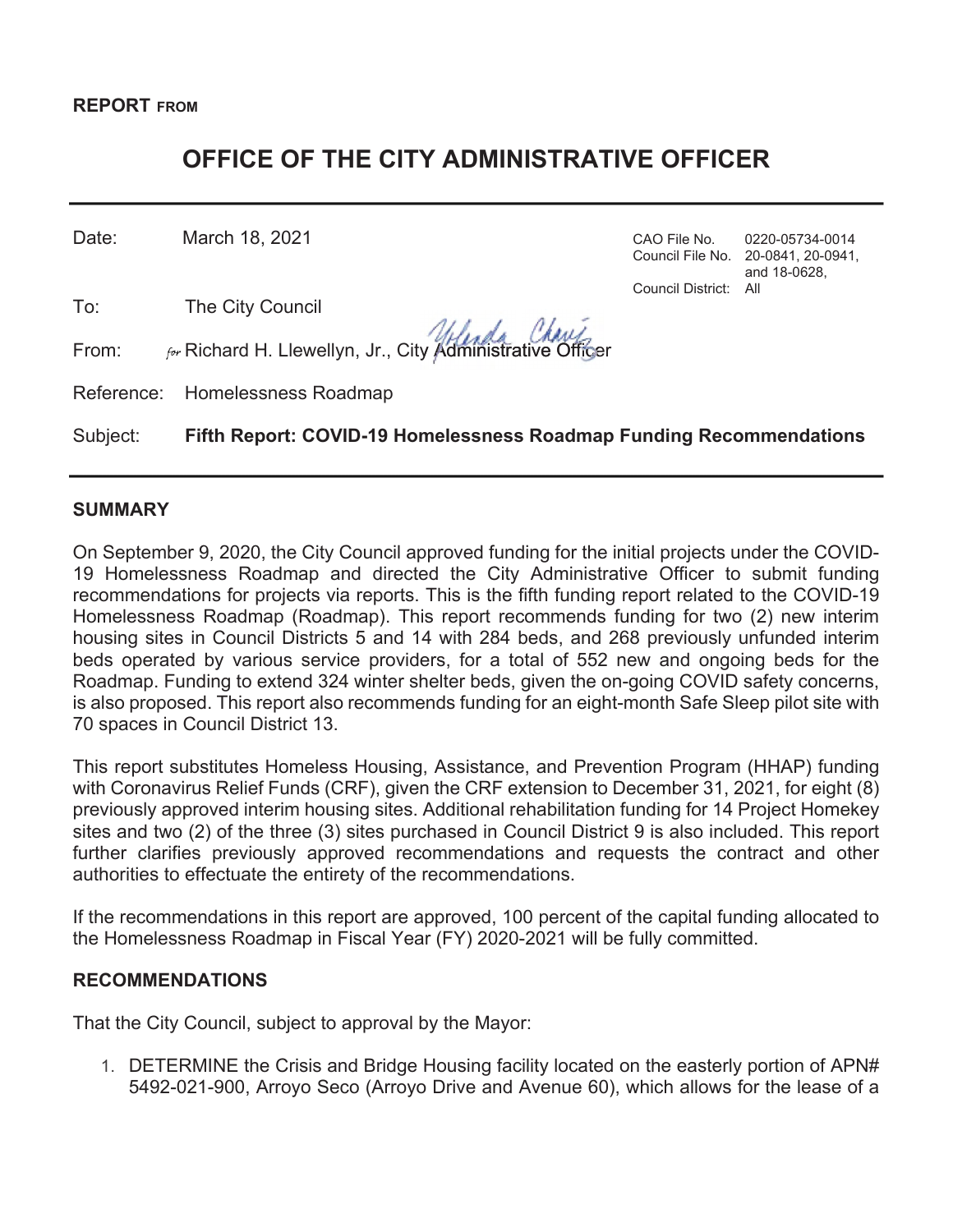#### 0220-05734-0014 2

portion of this property and use as a temporary shelter for those experiencing homelessness, is statutorily exempt under Public Resources Code Section 21080(b)(4) as a specific action necessary to prevent or mitigate an emergency as also reflected in CEQA Guideline Section 15269(c); Public Resources Code section 21080.27 (AB 1197) applicable to City of Los Angeles emergency homeless shelters; and, because the project uses "Homeless Housing, Assistance and Prevention Program funds," it is exempt under Governor's order N-32-20.

- 2. DETERMINE the Crisis and Bridge Housing facility on 7253 Melrose Ave., which allows for the lease of this property and use as a temporary shelter for those experiencing homelessness, is statutorily exempt under the California Environmental Quality Act exemption determinations under Public Resources Code Section 21080(b)(4) as a specific action necessary to prevent or mitigate an emergency, Public Resources Code section 21080.27 (AB 1197) applicable to City of Los Angeles bridge homeless shelters; and, because the project is partly funded by "Homeless Housing, Assistance and Prevention Program funds," it is exempt under Governor's Order N-32-20.
- 3. APPROVE \$7,173,096 for the construction of a Tiny Home Village with 224 beds at Arroyo Seco (Arroyo Drive and Avenue 60) in Council District 14;
- 4. TRANSFER \$7,163,096 in the Community Development Block Grant-COVID (CDBG-COVID) Fund No. 424, Account No. 43T9CV, CV-19 Pallet Shelters to Fund No. 682, Department No. 50, a new account entitled, "CD 14 Arroyo Seco Pallet Shelters";
- 5. APPROVE \$3,732,920 from the Homelessness Efforts County Funding Agreement Fund No. 63Q, Department No. 10, Account No. 10T618 and transfer to Fund No. 63Q, Department No. 43, account numbers to be determined, for the cost of operations (\$3,720,640) through June 30, 2022, and furniture, fixtures, and equipment (\$12,280) for the Arroyo Seco (Arroyo Drive and Avenue 60) Tiny Home Village in Council District 14;
- 6. APPROVE \$2,970,444 from the Homelessness Efforts County Funding Agreement Fund No. 63Q, Department No. 10, Account No. 10T618 and transfer to Fund No. 63Q, Department No. 43, account numbers to be determined, for leasing and operating costs to establish an interim housing facility with 60 beds at 7253 Melrose Avenue in Council District 5:
	- a. Appropriate up to \$384,046 for leasing costs through June 30, 2022;
	- b. Reserve up to \$1,490,798 for leasing costs from July 1, 2022 through June 30, 2025;
	- c. Appropriate up to \$1,095,600 for the cost of operations (\$897,600) through June 30, 2022, and furniture, fixtures, and equipment (\$198,000);
- 7. APPROVE up to \$20,000 from HHAP Category 1 A Bridge Home Capital to: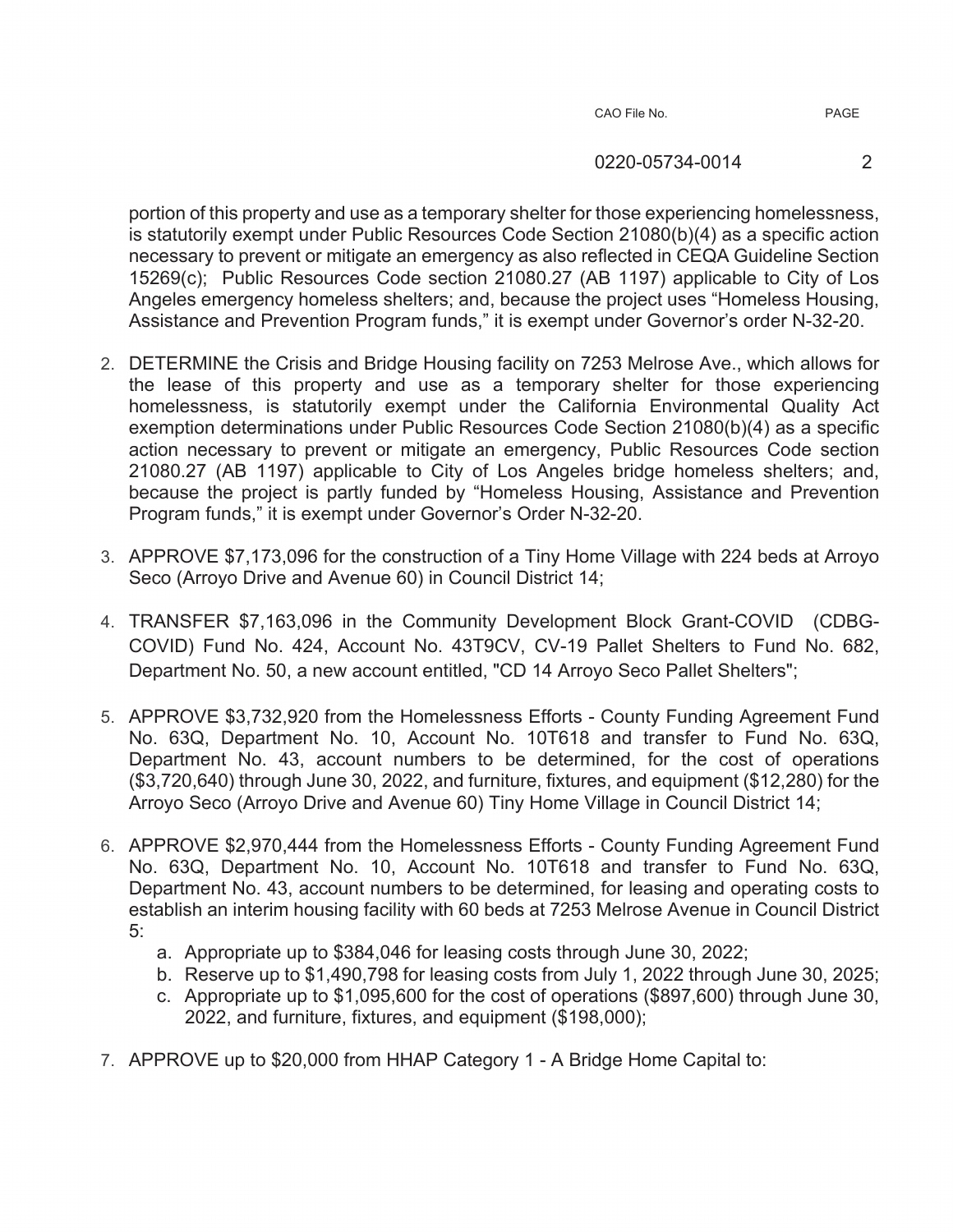| CAO File No. |  |  |  |
|--------------|--|--|--|
|--------------|--|--|--|

- a. \$10,000 to HHAP Fund No. 62Y, Department No 10, a new account entitled, "CD 14 Arroyo Seco Pallet Shelters" for the Tiny Home Village in Council District 14); and
- b. \$10,000 to General Fund No. 100, General Service Department No. 40, Account No. 006030, Leasing for the interim housing facility at 7253 Melrose Avenue in Council District 5;
- 8. AUTHORIZE the Department of General Services to negotiate and execute a lease agreement with the property owner of 7253 Melrose Avenue to establish an interim housing facility at this site, for a term of up to five (5) years;
- 9. APPROVE up to \$1,491,410 to establish a pilot eight-month Safe Sleep Village with 70 spaces at 317 North Madison Avenue in Council District 13 from the following accounts;
	- a. \$230,557 from HHAP Category 1 A Bridge Home Capital and transfer to General Fund No. 100, Capital Improvement Expenditure No. 54, account number to be determined, for site prep and hygiene trailer maintenance;
	- b. \$10,553 from HHAP Category 1 A Bridge Home Capital and transfer to the General Fund 100 , Department of General Services, No. 40, Account No. 003040, Contractual Services for hygiene station rental services; and
	- c. \$1,250,300 from the Homelessness Efforts County Funding Agreement Fund No. 63Q, Department No. 10, Account No. 10T618 and transfer to Fund No. 63Q, Department No. 43, account number to be determined, for the cost of operations, including furniture, fixtures and equipment, from April 16, 2021 through December 17, 2021;
- 10. AUTHORIZE the Department of General Services to negotiate and execute a no cost lease agreement with the property owner of 317 North Madison Avenue to establish a Safe Sleeping Village at this location for up to eight (8) months;
- 11. DIRECT the City Administrative Officer and the Los Angeles Homeless Services Authority to report back in early 2022 on the effectiveness of the safe sleep pilot;
- 12. APPROVE \$1,389,115 to the Los Angeles Homeless Services Authority for the cost of operations of 268 beds at various year-round interim housing sites from April 1, 2021 through June 30, 2021 as follows:
	- a. \$1,188,915 from the Homelessness Efforts County Funding Agreement Fund No. 63Q, Department No. 10, Account No. 10T618 to Fund No. 63Q, Department No. 43, account numbers to be determined for the cost of operations of 228 beds at various year-round interim housing shelters; and
	- b. \$200,200 from HEAP Activity Category 2 Capital and Operating Support Skid Row (Activity Category 2) for the cost of operations of 40 year-round interim housing beds at 543 Crocker Street in Council District 14;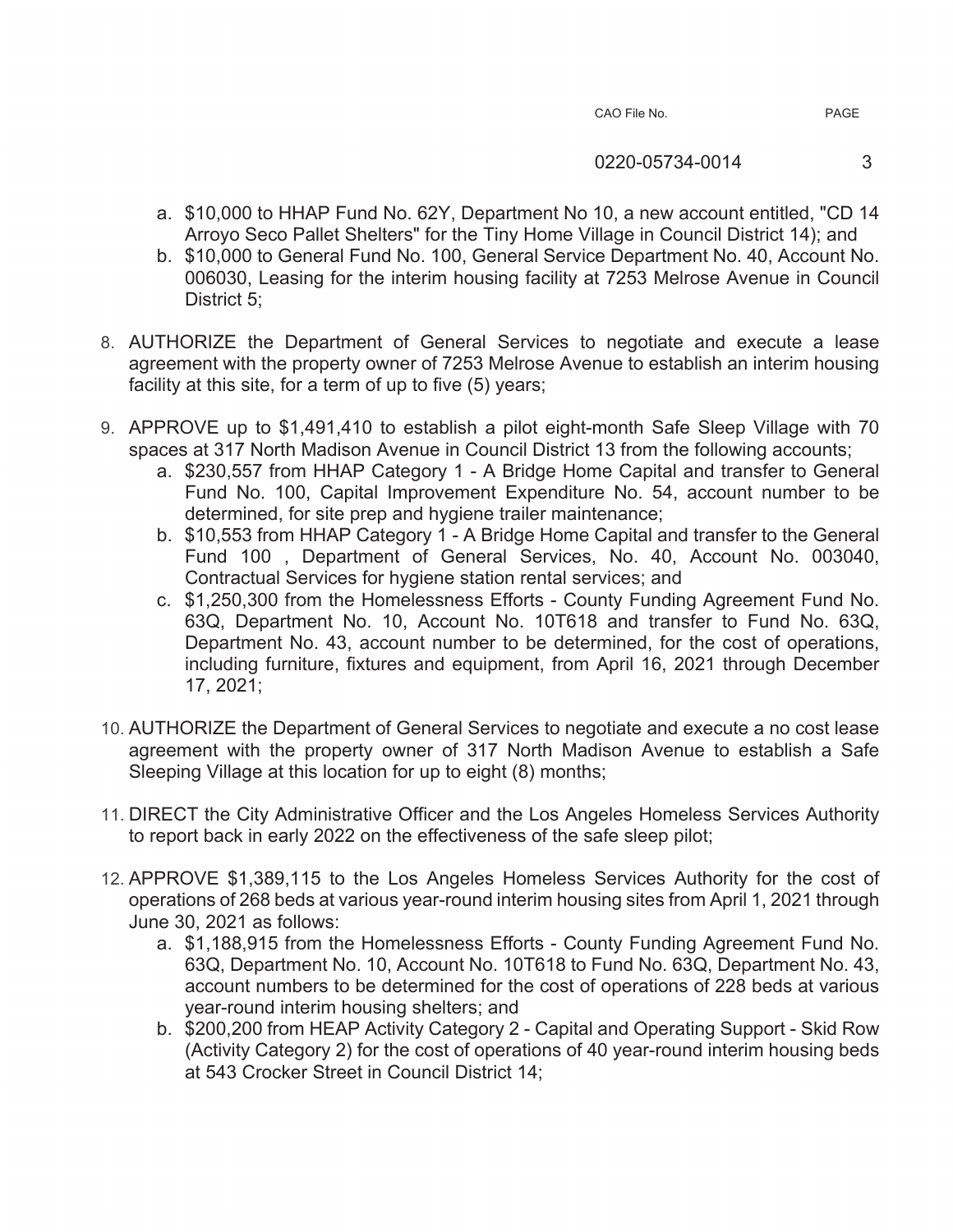| <b>CD</b> | <b>Address</b>                             | <b>Population</b><br><b>Served</b> | No. of<br><b>Beds</b> | Cost of<br><b>Operations</b><br>$(4/1/2021 -$<br>6/30/2021 | <b>Service</b><br><b>Provider</b>                |
|-----------|--------------------------------------------|------------------------------------|-----------------------|------------------------------------------------------------|--------------------------------------------------|
| 4         | 1701 Camino Palmero<br><b>Street</b>       | <b>Families</b>                    | 21                    | \$152,880 Aviva                                            |                                                  |
| 6         | 6909 North Sepulveda<br><b>Boulevard</b>   | Individual<br><b>Adults</b>        | 150                   | \$750,750 TBD                                              |                                                  |
| 8         | 8501 1/2 South Vermont<br>Avenue           | Women                              | 25                    |                                                            | <b>New</b><br>$$125,125$ Reflections             |
| 8         | 5615 - 5749 South<br><b>Western Avenue</b> | Individual<br><b>Adults</b>        | $\overline{7}$        |                                                            | Testimonial<br>Community<br>\$35,035 Love Center |
| 9         | 5100 South Central<br>Avenue               | <b>Families</b>                    | 25                    |                                                            | \$125,125 Home at Last                           |
| 14        | 543 Crocker Street                         | Individual<br><b>Adults</b>        | 40                    | \$200,200 America                                          | Volunteers of                                    |
|           | Total                                      |                                    | 268                   | \$1,389,115                                                |                                                  |

- 13. APPROVE \$2,283,340 for the cost to extend operations of 203 beds at various Winter Shelter sites from April 1, 2021 through October 31, 2021 as follows:
	- a. \$1,647,800 to the Los Angeles Homeless Services Authority from the Homelessness Efforts - County Funding Agreement Fund No. 63Q, Department No. 10, Account No. 10T618 to Fund No. 63Q, Department No. 43, account numbers to be determined for the cost of operations of 154 beds at various Winter Shelter sites;
	- b. \$111,240 to the Department of Recreation and Parks for the labor costs at Echo Park Community Center, 303 Patton Street from the Homelessness Efforts - County Funding Agreement Fund No. 63Q, Department No. 10, Account No. 10T618 to Fund No. 302, Department No. 88, Account No. 001070, salaries as needed; and
	- c. \$524,300 to the Los Angeles Homeless Services Authority from Homeless Emergency Aid Program (HEAP) Activity Category 2 - Capital and Operating Support - Skid Row (\$222,950) and Homelessness Efforts - County Funding Agreement Fund No. 63Q (\$301,350) for the cost of operations of 49 beds at a Winter Shelter site located at Weingart Center 566 South San Pedro Street;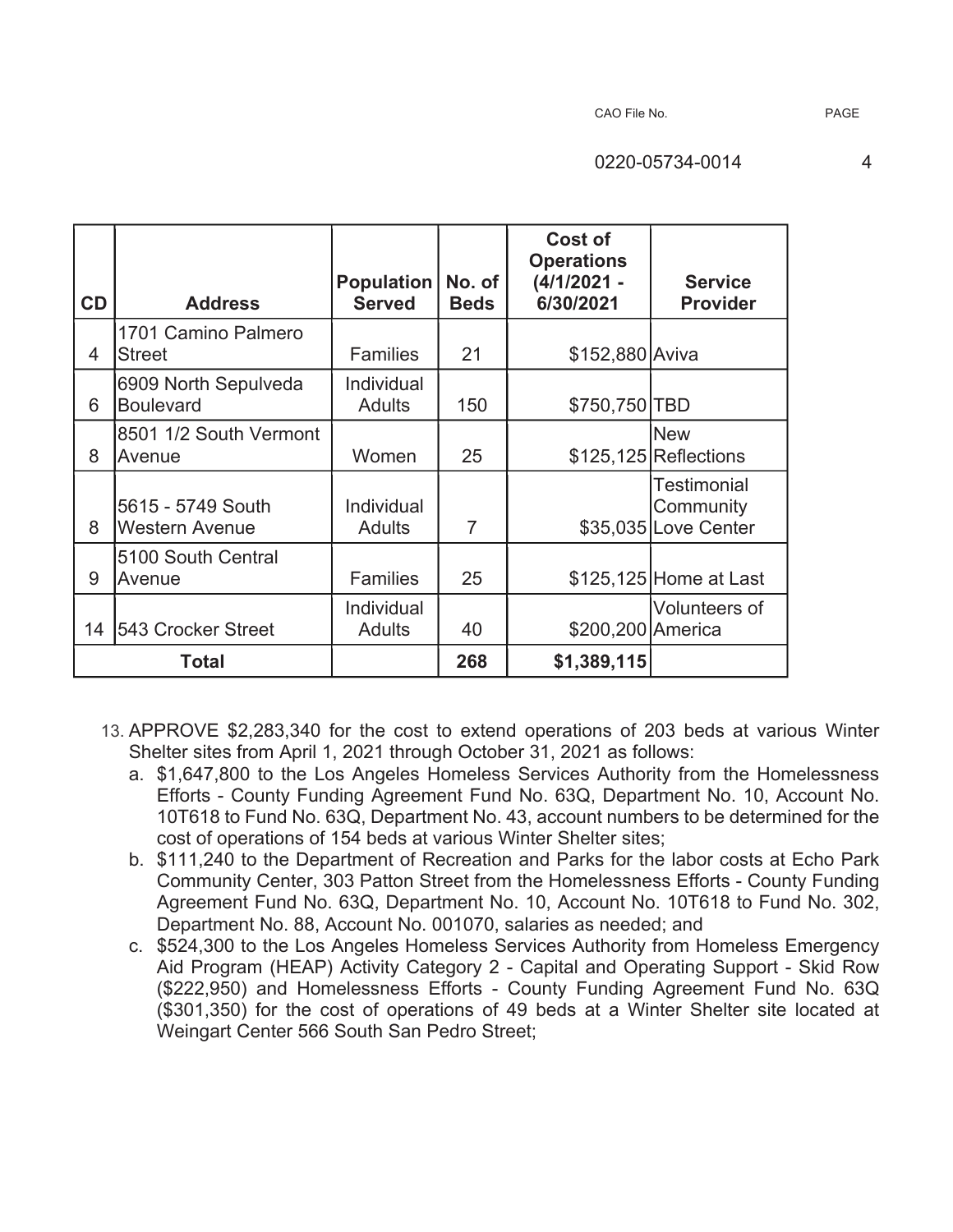|                |                                                                        |                                    |             | Cost of<br><b>Operations</b> |                                   |
|----------------|------------------------------------------------------------------------|------------------------------------|-------------|------------------------------|-----------------------------------|
| CD             | <b>Address</b>                                                         | Population No. of<br><b>Served</b> | <b>Beds</b> | $(4/1/2021 -$<br>10/31/2021) | <b>Service</b><br><b>Provider</b> |
| 1              | <b>Echo Park Community</b><br>Center                                   | Individual<br><b>Adults</b>        | 27          |                              | \$400,140 First To Serve          |
| $\overline{7}$ | <b>Greater Missionary Church</b><br>11067 Norris Avenue                | Individual<br><b>Adults</b>        | 57          | \$609,900 Valley             | Hope of the                       |
| 8              | Home At Last Women's<br><b>Shelter</b><br>8311 South Western<br>Avenue | Women                              | 30          |                              | \$321,000 Home At Last            |
| 8              | <b>Bryant Temple AME</b><br>2514 West Vernon Avenue                    | Women                              | 20          | \$214,000 CDC                | <b>Bryant Temple</b>              |
| 9              | Home At Last Men's<br>Shelter 5171 South<br><b>Vermont Avenue</b>      | Men                                | 20          |                              | \$214,000 Home At Last            |
| 14             | Weingart Center<br>566 South San Pedro<br><b>Street</b>                | Individual<br><b>Adults</b>        | 49          | \$524,300 Weingart           |                                   |
|                | Total                                                                  |                                    | 203         | \$2,283,340                  |                                   |

- 14. APPROVE \$483,009 for the cost to extend operations of 121 Winter Shelter Program beds at Department of Recreation and Parks sites through from April 1, 2021 through May 31, 2021 as follows:
	- a. \$369,050 to the Los Angeles Homeless Services Authority from the Homelessness Efforts - County Funding Agreement Fund No. 63Q, Department No. 10, Account No. 10T618 to Fund No. 63Q, Department No. 43, account numbers to be determined;
	- b. \$113,959 to the Department of Recreation and Parks for the labor costs from the Homelessness Efforts - County Funding Agreement Fund No. 63Q, Department No. 10, Account No. 10T618 to Fund No. 302, Department No. 88, Account No. 001070, salaries as needed;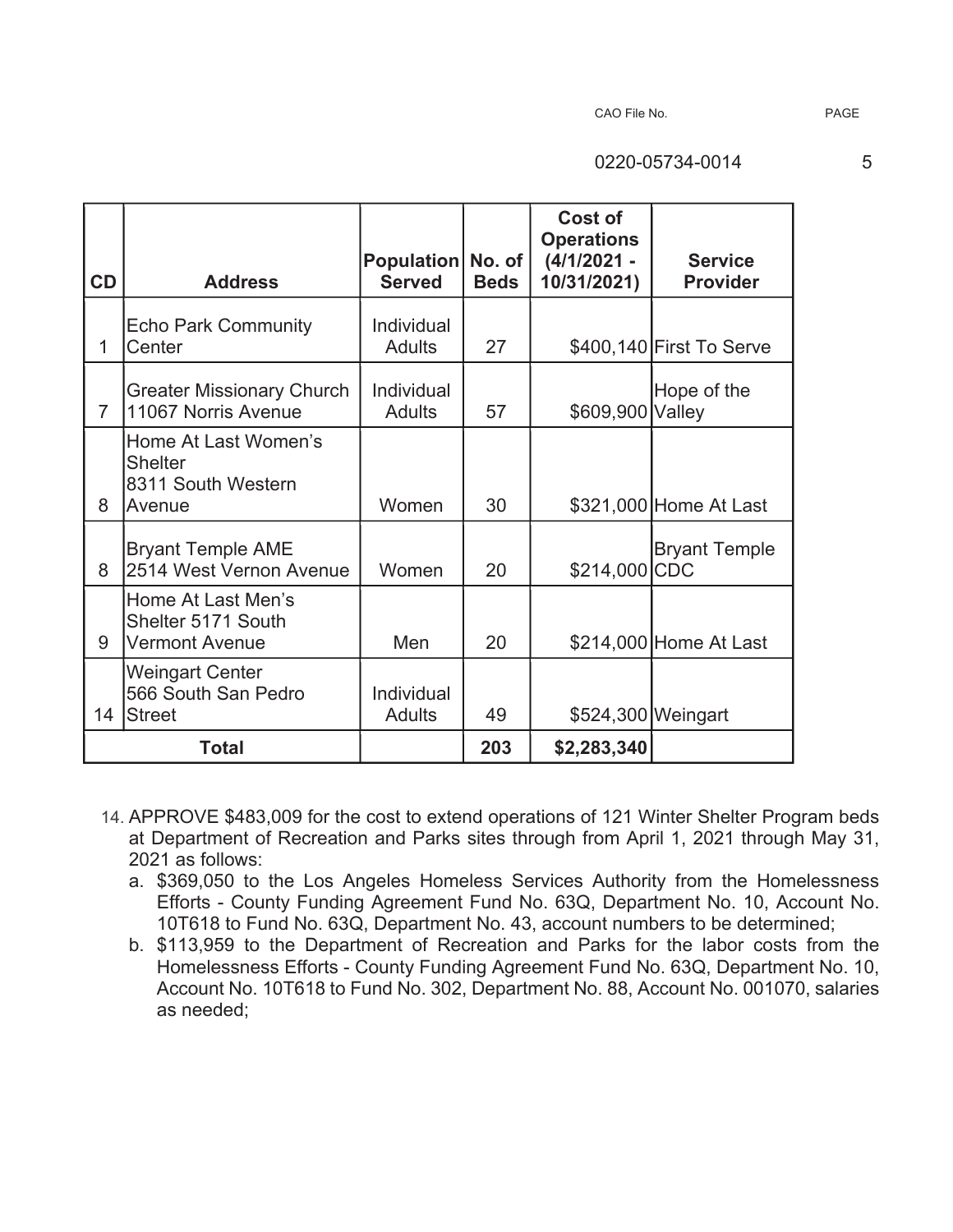| CD             | <b>Address</b>                          | <b>Population</b><br><b>Served</b> | No. of<br><b>Beds</b> | Cost of<br><b>Operations</b><br>$(4/1/2021 -$<br>5/31/2021) | <b>Service</b><br><b>Provider</b> |
|----------------|-----------------------------------------|------------------------------------|-----------------------|-------------------------------------------------------------|-----------------------------------|
| $\overline{4}$ | <b>Pan Pacific Park</b>                 | Individual<br><b>Adults</b>        | 73                    |                                                             | \$304,937 First to Serve          |
| 13             | <b>Shatto Park Recreation</b><br>Center | Individual<br><b>Adults</b>        | 48                    |                                                             | \$178,072 First to Serve          |
|                | <b>Total</b>                            |                                    | 121                   | \$483,009                                                   |                                   |

15. REQUEST that the Los Angeles Homeless Services Authority:

- a. Execute or amend sole source sub-contracts with the service providers for the operation of 268 beds at various year-round interim housing shelters through June 30, 2021 as described in this report;
- b. Execute or amend sole source sub-contracts with the service providers for the operation of 203 beds at various Winter Shelter sites through October 31, 2021 as described in this report;
- c. Execute or amend sole source sub-contracts with the service providers for the operation of 121 beds at various Department of Recreation and Parks Winter Shelter sites through May 31, 2021 as described in this report; and
- d. Work with Council District 6 to identify a service provider and enter into a service contract for the year-round interim housing site at 6909 North Sepulveda Boulevard;
- 16. RESCIND Recommendation 2.a., 2.b.i, 3, 5, and 6 in the City Administrative Officer Report relative to the Fourth Funding Report for COVID-19 Homelessness Roadmap Projects, dated December 4, 2020 (C.F. 20-0841), as these recommendations are being substituted by the recommendations in this report, replacing funding for tiny home village construction from the State of California Homeless Housing, Assistance, and Prevention Program (HHAP) with Federal Coronavirus Relief Fund (CRF), since the CRF expenditure deadline was extended to December 31, 2021 (recommendations 19 and ), and authorizes the City Administrative Officer to execute a contract with the Bureau of Engineering as the project manager for the Hope of the Valley site in Council District 12 (recommendation 46);
- 17. INCREASE \$13 million in Federal Coronavirus Relief Funds reserved for the construction of interim housing beds within Federal Coronavirus Relief Fund No. 63M Department No. 10, Account No. 10T695 to replace Homeless Housing, Assistance, and Prevention Program (HHAP) funds previously allocated to these projects;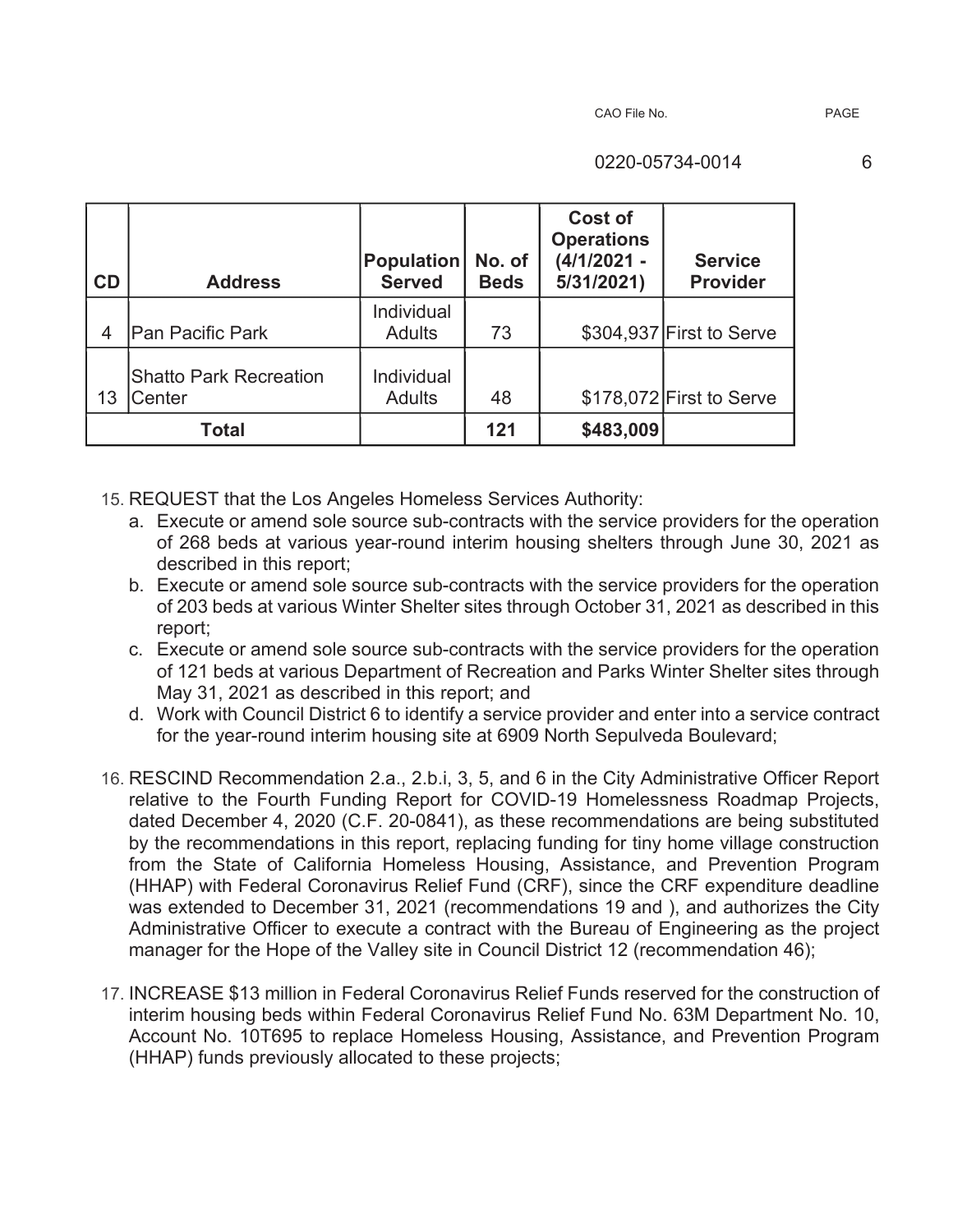- 18. REPROGRAM \$3,668,578 to Federal Coronavirus Relief Fund No. 63M, Department No. 10, Account No. 10T695 from:
	- a. \$1,000,000 allocated to the Bureau of Engineering for site assessments and environmental studies for Tiny Home Village; and
	- b. \$2,668,578 reserved for matching funds for successful Homekey applications.
- 19. TRANSFER \$17,560,289 from the Federal Coronavirus Relief Fund No. 63M, Department No. 10, Account No. 10T695 to Fund No. 63M, Department No. 10, to various project accounts for the construction of eight (8) previously approved interim housing sites to replace Homeless Housing Assistance, and Prevention Program (HHAP) funding as outlined in this report, Page 13;
- 20. TRANSFER \$1,896,689 (Salaries: \$1,885,927 and Overtime: \$10,762) of the \$17,560,289 in recommendation 19 above from various Federal Coronavirus Relief Fund project accounts to the Bureau of Engineering for general salaries associated with the construction costs of previously approved interim housing sites;
- 21. APPROVE \$378,314 from the Homelessness Efforts County Funding Agreement Fund No. 63Q, Department No. 10, Account No. 10T618 to Fund No. 63Q, Department No. 43, account numbers to be determined, for leasing costs for the previously approved 74-bed Tiny Home Village at 1455 Alvarado Street in Council District 13;
	- a. Appropriate up to \$136,815 for leasing costs through June 30, 2022; and
	- b. Reserve up to \$241,499 for leasing costs from July 1, 2022 through April 30, 2024;
- 22. RECOGNIZE \$9,202.68 in savings from acquisition costs for various Homekey sites in Fund No. 63M, RSRC 5188, and allocate to Federal Coronavirus Relief Fund No. 63M, Department No. 10, Account No. 10T617;
- 23. REPROGRAM \$1,768,822 from Emergency Solutions Grant (ESG) COVID Fund No. 517, Account No. 43TA42 in savings allocated for the cost of operations and services for various Project Homekey sites, to Fund No. 517, Account No. 43TA43, Homekey Rehab for Project Homekey rehabilitation costs;
- 24. APPROVE \$11,236,203 in Emergency Solutions Grant (ESG) COVID Fund No. 517, Account No. 43TA43, Homekey Rehab to fund additional rehabilitation costs for various Project Homekey sites as described in this report page 16-17;
- 25. APPROPRIATE \$11,236,203 in Emergency Solutions Grant (ESG) COVID Fund No. 517, Account No.43TA43, Homekey Rehab to the Los Angeles Homeless Services Authority for life safety and accessibility rehabilitation at Homekey properties;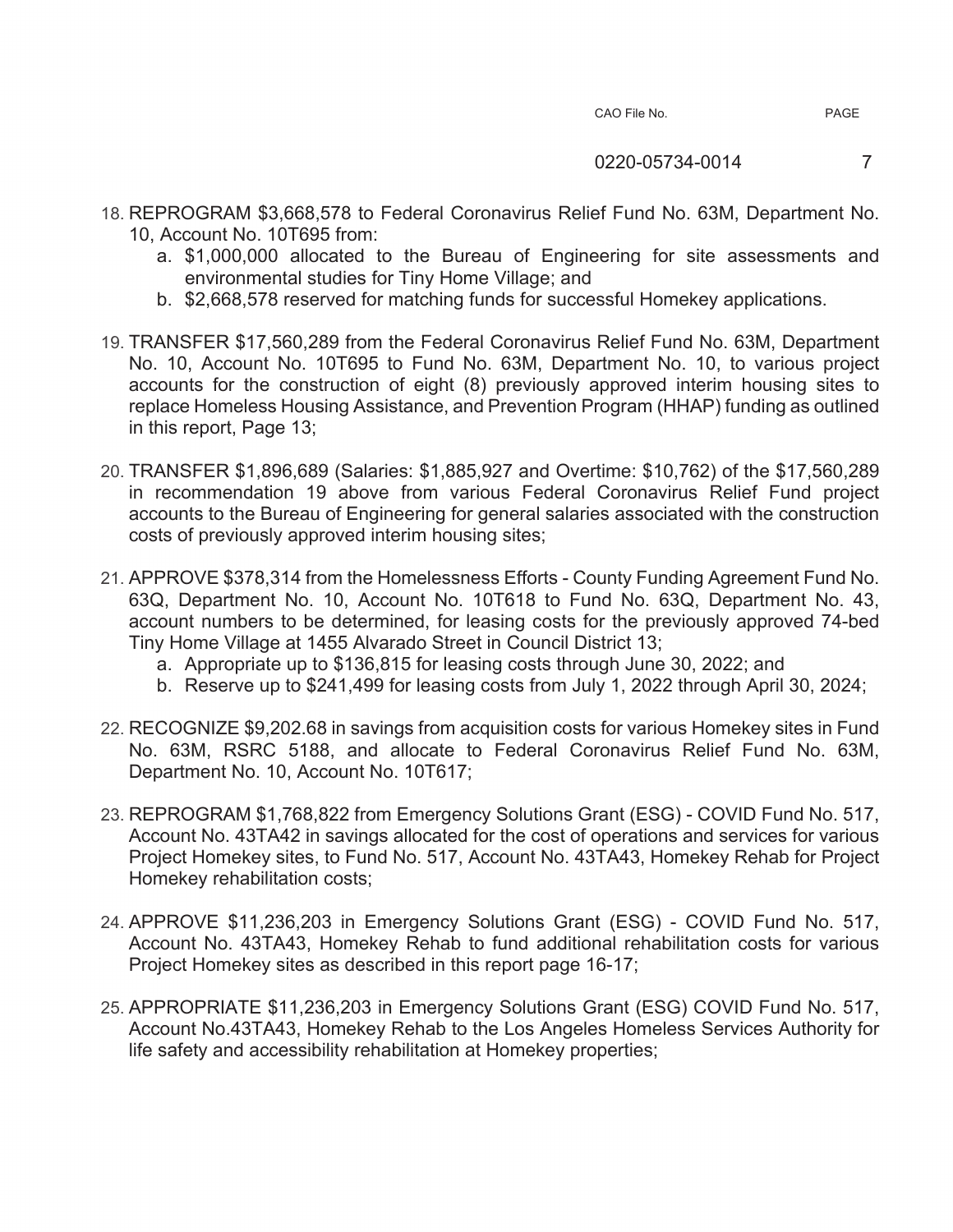- 26. REQUEST that the Los Angeles Homeless Services Authority amend the contracts with Homekey owner/operators to effectuate recommendation 25 above;
- 27. APPROVE \$3,406,547 for rehabilitation costs for the Volunteers of America of Los Angeles site at 2521-2525 Long Beach Boulevard, Los Angeles, CA 90058 in Council District 9 that will establish up to 220 interim housing beds from the following accounts:
	- a. \$199,873 from the Federal Coronavirus Relief Fund No. 63M, Department No. 10, Account No. 10T695;
	- b. \$1,548,085 from the Emergency Solutions Grant (ESG) COVID Fund No. 517, Account No. 43TA43, Homekey Rehab;
	- c. \$836,904 from Community Development Block Grant (CDBG-COVID) Fund No. 424, Account No. 43T9CV, CV-19 Pallet Shelters; and
	- d. \$821,685 from HHAP Category 1 A Bridge Home Capital;
- 28. TRANSFER \$3,406,547, to General Fund No. 100, Office of City Administrative Officer Department No. 10, Account No. 003040, Contractual Services to effectuate recommendation 27 above;
- 29. REQUEST that the Los Angeles Homeless Services Authority transfer \$1,548,085 in Emergency Solutions Grant (ESG) - COVID funds to the City Administrative Officer for a project management contract with the Bureau of Engineering, for the Volunteers of America of Los Angeles for rehabilitation costs to establish up to 220 interim housing beds at 2521- 2525 Long Beach Boulevard, Los Angeles, CA 90058 in Council District 9;
- 30. AUTHORIZE the City Administrative Officer to negotiate and execute a contract, with the Bureau of Engineering as the Project Manager, with Volunteers of America Los Angeles, or designee, in the amount of \$3,406,547 for the rehabilitation costs at the interim housing facility at 2521-2525 Long Beach Boulevard, Los Angeles, CA 90058;
- 31. RESERVE \$153,894 from the Emergency Solutions Grant (ESG) COVID Fund No. 517, Account No. 43TA43, Homekey Rehab for additional rehabilitation costs of interim housing at the Panorama Motel Project Homekey Site located at 8209 Sepulveda Boulevard in Council District 6;
- 32. APPROVE \$2,043,164 from the Federal Coronavirus Relief Fund No. 63M, Department No. 10, Account No. 10T695 to Fund No. 63M, Department No. 10, account number to be determined, for the Los Angeles Neighborhood Housing Services and Ward Economic Development Corporation for rehabilitation costs to establish up to 100 interim housing beds at 1332 West Slauson Avenue in Council District 9;
- 33. TRANSFER \$2,043,164 from the Federal Coronavirus Relief Fund No. 63M, Department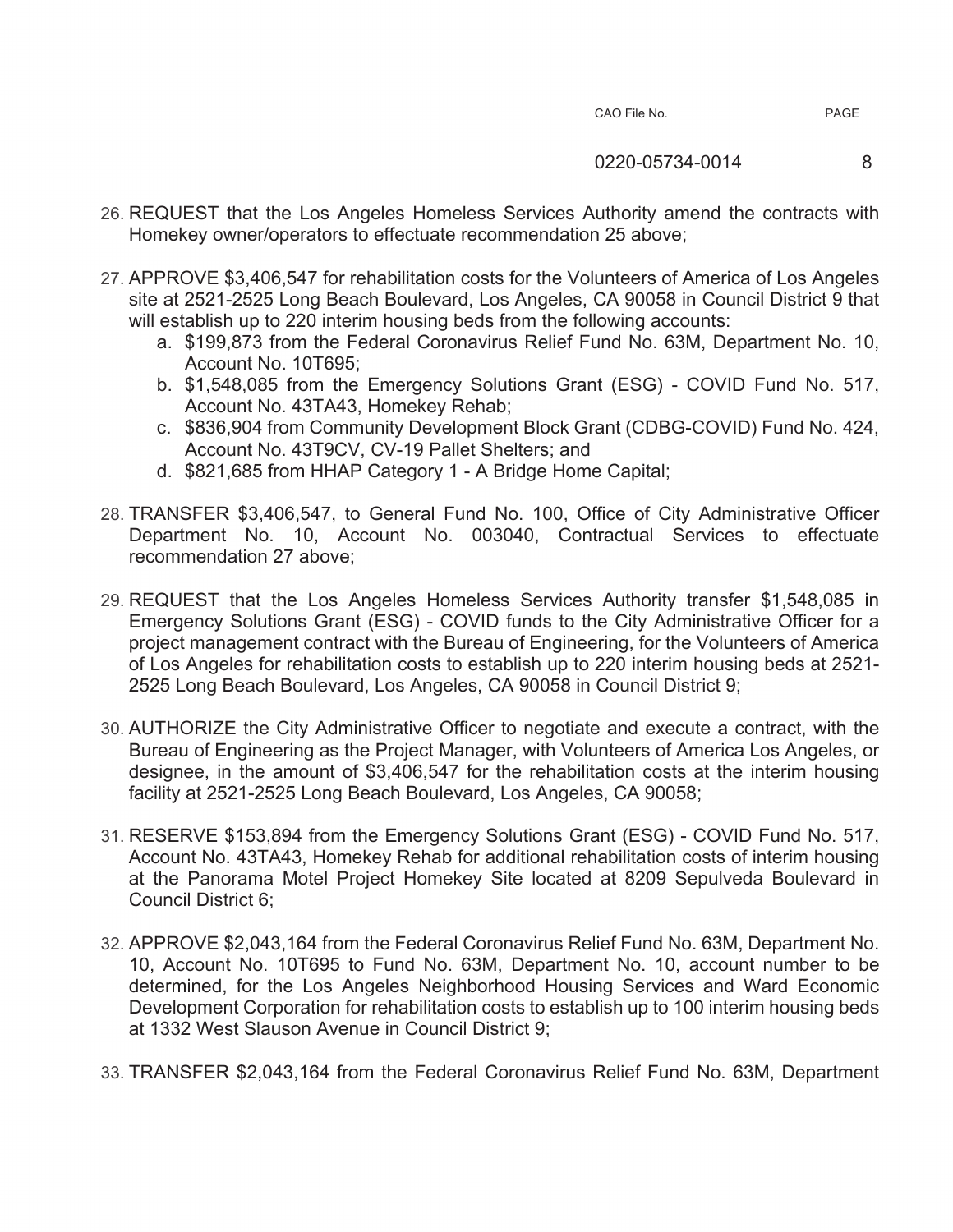#### 0220-05734-0014 9

No. 10, Account No. 10T695 to Fund No. 63M, Department No. 10, account number to be determined;

- 34. AUTHORIZE the City Administrative Officer to negotiate and execute, with the Bureau of Engineering as the Project Manager, with Neighborhood Housing Services of Los Angeles County and Ward Economic Development Corporation, or designee, in the amount of \$2,043,164 for rehabilitation for the interim housing facility at 1300-1332 West Slauson Avenue, Los Angeles, CA 90044;
- 35. RECOGNIZE \$961,001 in Emergency Solutions Grant (ESG)-COVID funding allocated to the Los Angeles Homeless Services Authority for Homekey Operations;
- 36. APPROVE \$1,972,149 in Emergency Solutions Grant (ESG) COVID Fund No. 517, Account No. 43TA42, Homekey Operations to the Los Angeles Homeless Services Authority for the cost of operations through June 30, 2022 as follows:
	- a. \$1,046,499 for Home at Last to operate 100 beds of interim housing at 1300-1332 West Slauson Avenue in Council District 9; and
	- b. \$925,650 to operate 51 beds of interim housing at the Panorama Motel Project Homekey Site located at 8209 Sepulveda Boulevard in Council District 6, as this site did not receive a State service subsidy;
- 37. AUTHORIZE the City Attorney and the City Administrative Officer to renegotiate and execute amendments to the regulatory documents recorded against the property at 2300, 2312, 2320, 2322, 2324 & 2332 South Central Avenue and 1115 East 25th Street Los Angeles, CA 90011 to remove the three-year minimum interim housing requirement to allow for immediate redevelopment of the site to permanent supportive and affordable housing by the Coalition for Responsible Community Development;
- 38. APPROVE the sole sourcing of the ownership and operations of the Project Homekey site at 9120 Woodman Avenue, Arleta CA 91334, in Council District 6, due to the urgency to develop these interim housing units, to the National Health Foundation;
- 39. AUTHORIZE the City Administrative Officer, or designee, to negotiate and execute escrow documents, covenant/regulatory agreements, and any other documents necessary to transfer the ownership of the Project Homekey Site, located at 9120 Woodman Avenue, Arleta CA 91334, in Council District 6, to the Los National Health Foundation, subject to the City Attorney's approval as to form;
- 40. REQUEST that the Los Angeles Homeless Services Authority to enter into a sole source contract with the National Health Foundation for the previously approved \$3,825,250 in Emergency Solutions Grant-COVID funding for operations/services and alterations at the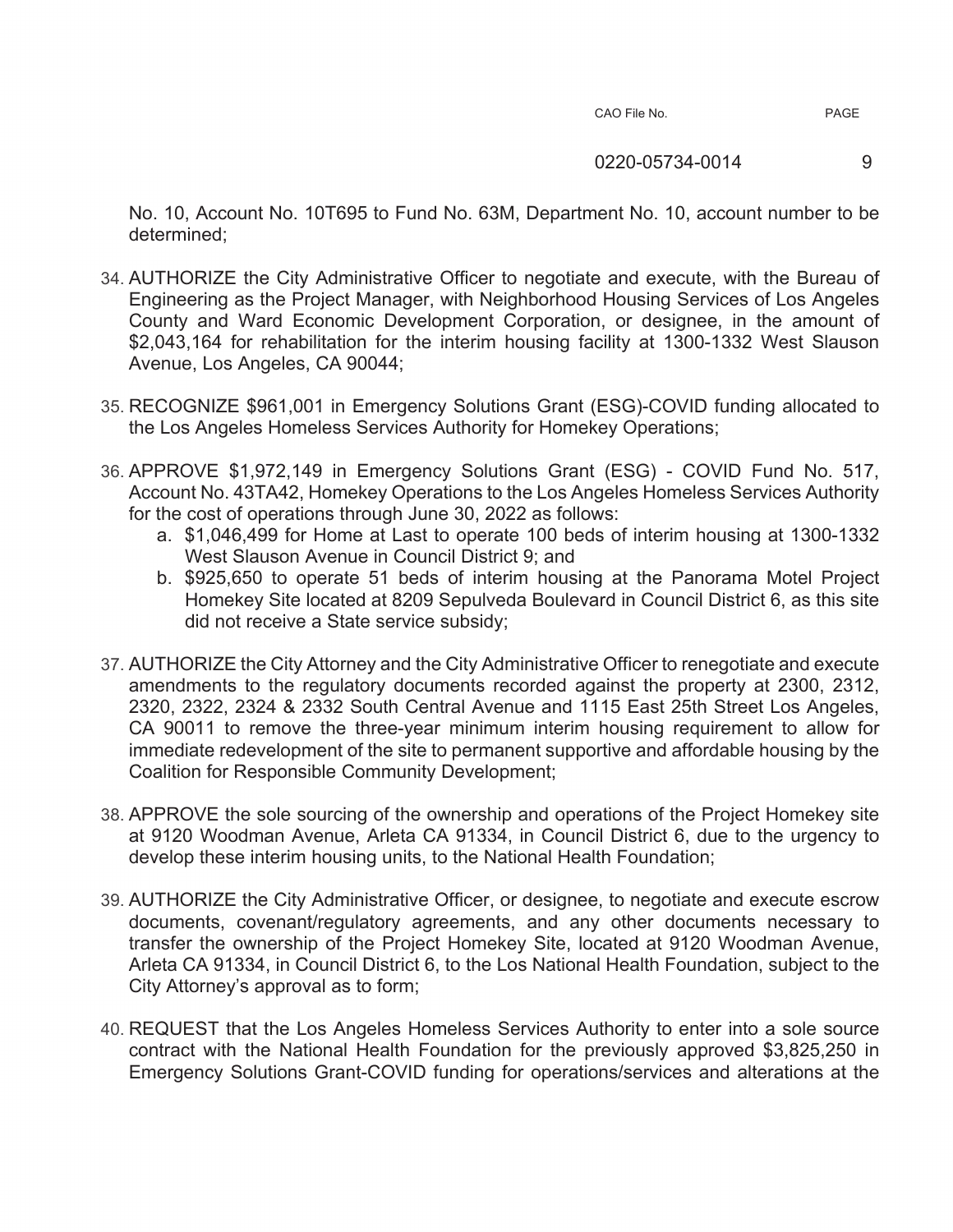| CAO File No. |  |  |
|--------------|--|--|
|--------------|--|--|

0220-05734-0014 10

Woodman Project Homekey Site, located at 9120 Woodman Avenue, Arleta CA 91334, in Council District 6;

- 41. RESCIND the approved recommendation 9.b. and 10.b. from the Homelessness and Poverty Committee Report to the State Homeless Emergency Aid Program (HEAP) Eighth Quarterly Expenditure Report dated February 25, 2021, Council File 18-0628;
- 42. APPROVE \$311,229.60 from HEAP Activity Category 2 for the Los Angeles Homeless Services Authority to contract with the SRO Housing Corporation for financial assistance and supportive services for 60 additional Rapid Rehousing slots for four (4) months from March 1, 2021 through June 30, 2021;
- 43. INSTRUCT the General Manager, Housing and Community Investment Department, or designee, to amend HEAP Contract No. C-133135 with the Los Angeles Homeless Services Authority as follow:
	- a. Extend the term through October 31, 2021;
	- b. Increase the following programs:
		- i. Winter Shelter Program \$2,541,150;
	- c. Establish the following programs:
		- i. Year-round Interim Housing Shelter Operations 543 Crocker Street \$202,200;
		- ii. SRO Housing Corporation Rapid Rehousing \$311,229.60
- 44. REAPPROPRIATE \$150,000 allocated to the Los Angeles Homeless Services Authority for the cost of operations for the A Bridge Home site at 1819 S Western Ave through June 30, 2022, to the Housing and Community Investment Department Fund 10A, Account 43S880;
- 45. INSTRUCT the General Manager, Housing and Community Investment Department, or designee, to add \$150,000 in previously-approved Council District 10 AB1290 funds to the City's 2021-22 General Fund contract with the Los Angeles Homeless Services Authority;
- 46. AUTHORIZE the City Administrative Officer to negotiate and execute a contract, with the Bureau of Engineering as the Project Manager, with Hope of the Valley Rescue Mission, or designee, for rehabilitation costs for the interim housing facility at 18140 Parthenia Boulevard, in Council District 12;
- 47. REQUEST that the Los Angeles Homeless Services Authority:
	- a. Enter into a contract in the amount of \$1,158,267 with Urban Alchemy to operate the Safe Sleep Village located 317 North Madison Avenue for up to eight (8) months from April 16, 2021 through December 17, 2021
	- b. Amend its subcontracts with the following service providers to add funds for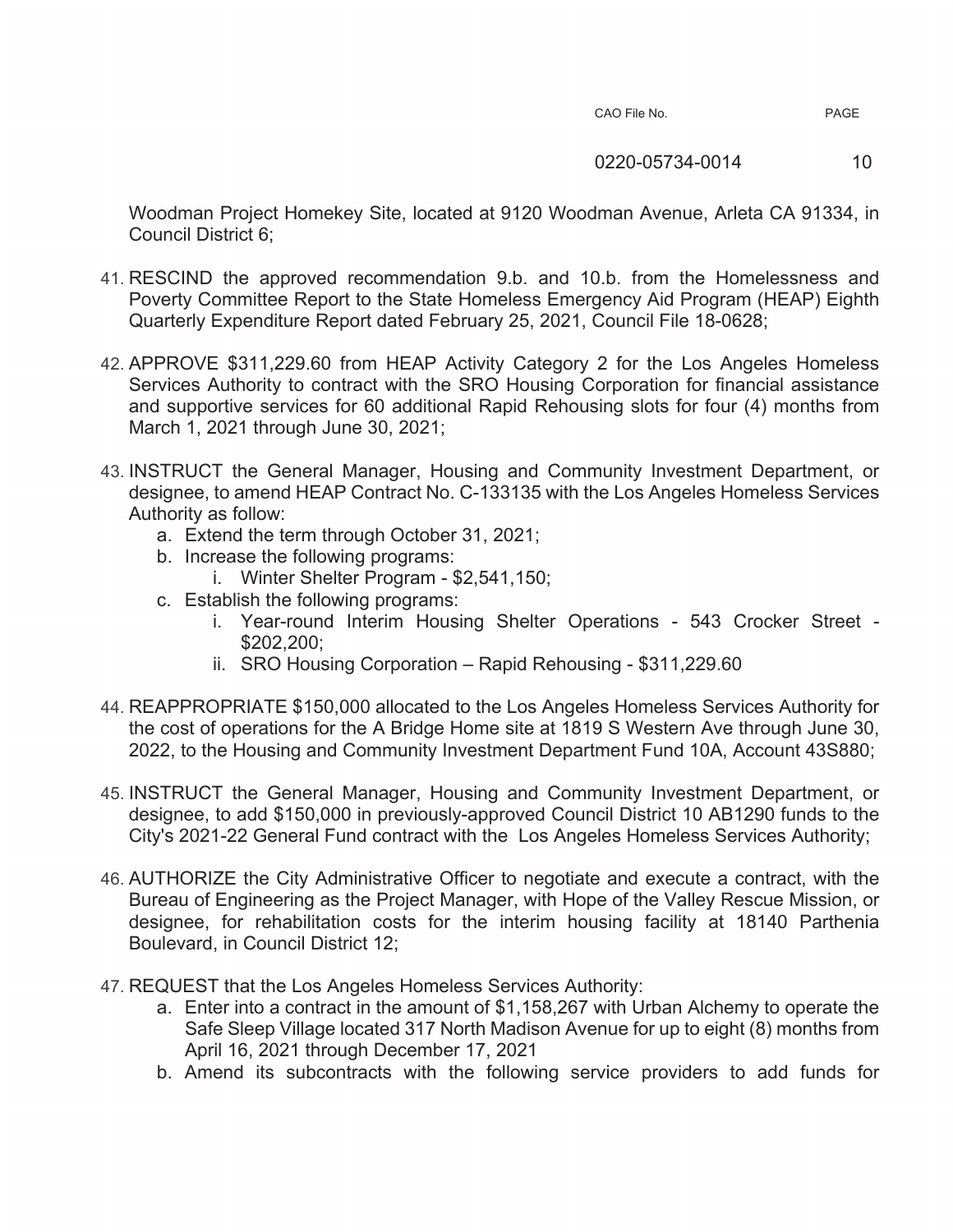rehabilitation of Project Homekey sites by \$11,278,649;

- 48. INSTRUCT the General Manager, Housing and Community Investment Department, or designee, to amend the Roadmap Contract No. C-137223 with the Los Angeles Homeless Services Authority to:
	- a. Reflect the service funding allocations in this report for:
		- i. 317 North Madison Avenue;
		- ii. 7253 Melrose Avenue;
		- iii. Arroyo Drive and Avenue 60;
		- iv. 1300-1332 West Slauson Avenue;
		- v. 8209 Sepulveda Boulevard;
		- vi. 1701 Camino Palmero Street;
		- vii. 6909 North Sepulveda Boulevard;
		- viii. 8501 1/2 South Vermont Avenue;
		- ix. 5615 5749 South Western Avenue; and
		- x. 5100 South Central Avenue;
	- b. Increase Project Homekey Owner/Operator Rehabilitation sites by \$66,843 as described in this report;
	- c. Decrease Project Homekey Owner/Operator Services by \$1,768,822 as described in this report;
- 49. DIRECT the City Administrative Officer to report on the status of services/operations funding for the five-year term of the Memorandum of Understanding, and on the final costs per site and per unit for the 15 Project Homekey sites; and
- 50. AUTHORIZE the City Administrative Officer to:
	- a. Prepare Controller instructions or make necessary technical adjustments, including to the names of the Special Fund accounts recommended for this report, consistent with the Mayor and Council action in this matter, and authorize the Controller to implement these instructions; and
	- b. Prepare any additional Controller instructions to reimburse City Departments for their accrued labor, material or permit costs related to projects in this report consistent with the Mayor and Council action on this matter and authorize the Controller to implement these instructions.

# **DISCUSSION**

# **CITY'S COMMITMENT TO THE HOMELESSNESS ROADMAP**

The City of Los Angeles (City) reached an agreement with the County of Los Angeles (County) on June 16, 2020, to develop an additional 6,700 homeless interventions in the City COVID-19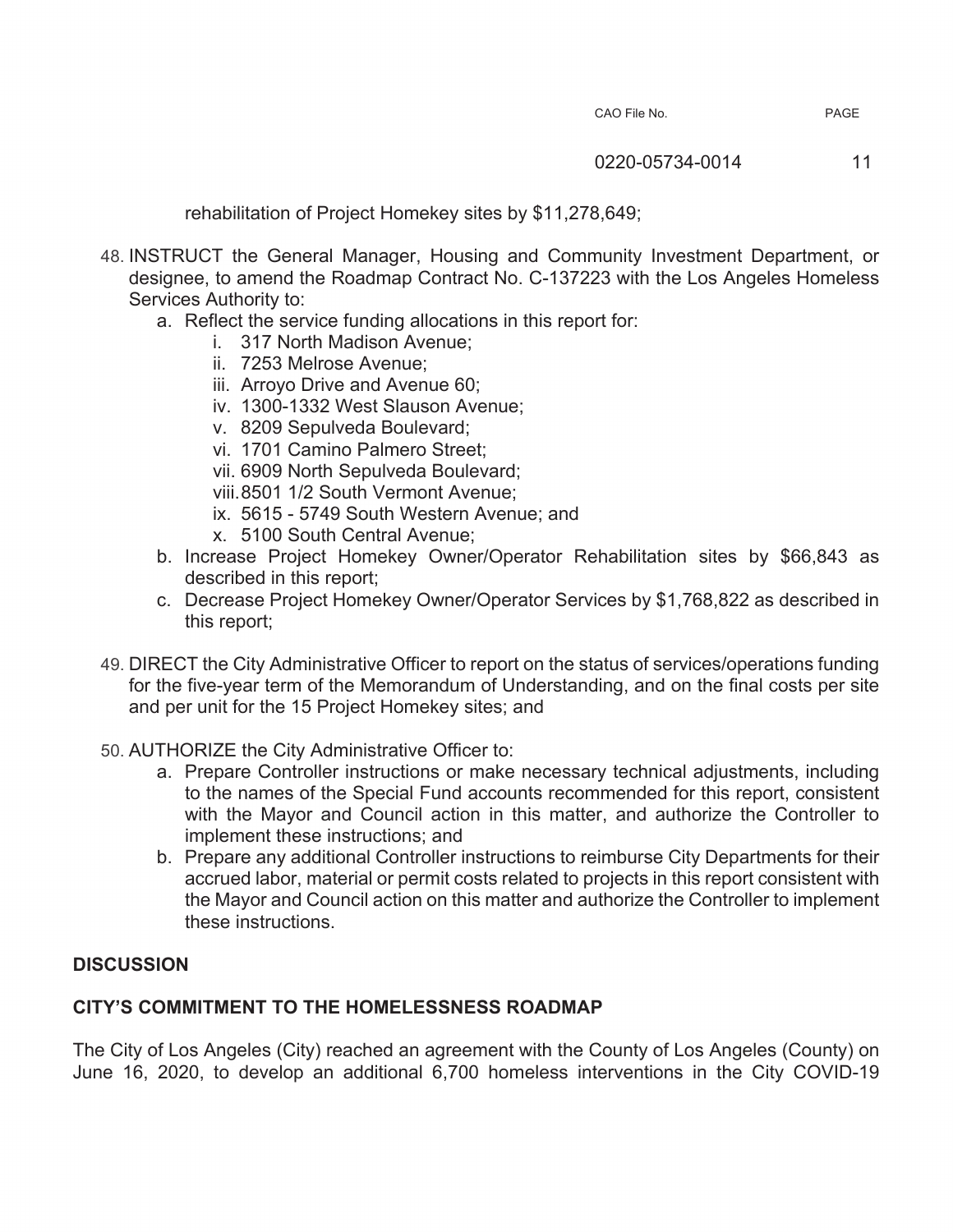0220-05734-0014 12

Homelessness Roadmap (Roadmap) to address the COVID-19 emergency within 18 months. This agreement establishes the following milestones:

- 700 beds in existing agreements with the County within 10 months;
- භ 5,300 new beds within 10 months; and
- 700 new beds within 18 months.

6,000 of these beds must be new beds, which are not included in any existing agreements between the City and the County. The County has committed to providing \$60 million in services per year over five (5) years for a total of \$300 million or half of the estimated \$600 million cost for these beds over the five (5) year term of the agreement. The target population for this effort includes:

- People experiencing homelessness and living in the City within 500 feet of freeway overpasses, underpasses and ramps;
- භ People experiencing homelessness within the City who are 65 years of age or older; and
- භ Other vulnerable people experiencing homelessness within the City of Los Angeles.

As of March 10, 2021, up to 8,810 invention have been approved. 2,919 of these are completed, 2,831 are in progress, and 3,000 are rapid rehousing/shared housing interventions being implemented by LAHSA.

# **FUNDING RECOMMENDATIONS**

# *Interim Housing*

This report recommends funding for two (2) new interim housing sites with 284 beds. \$7,173,096 is proposed for the construction of a Tiny Home Village with 224 beds at Arroyo Drive and Avenue 60, a Recreation and Parks Department site, in Council District (CD) 14. An additional, \$3,732,920 is recommended for services/operations through June 30, 2022 (\$3,720,640), and for furniture, fixtures and equipment (\$12,280) for this site. \$2,980,444 is proposed for leasing (through June 30, 2025), operations (through June 30, 2022) and furniture, fixtures, and equipment, for a permanent site with 60 beds at 7253 Melrose in CD 5. Authorization is also requested for the Department of General Services (GSD) to negotiate and execute a lease with the owner of 7253 Melrose for a period of up to five (5) years. The Bureau of Engineer (BOE) has conducted a California Environmental Quality Act (CEQA) analysis for these sites and transmitted this analysis under separate cover. The Mayor and City Council must approve BOE's determination that these uses are categorically exempt from CEQA.

This report also replaces \$17,560,289 in Homeless Housing, Assistance, and Prevention Program (HHAP) with Federal Coronavirus Relief Fund (CRF) funds, given the CRF expenditure deadline extension to December 31, 2021, to eight (8) previously approved interim housing sites as outlined in Table 1 below.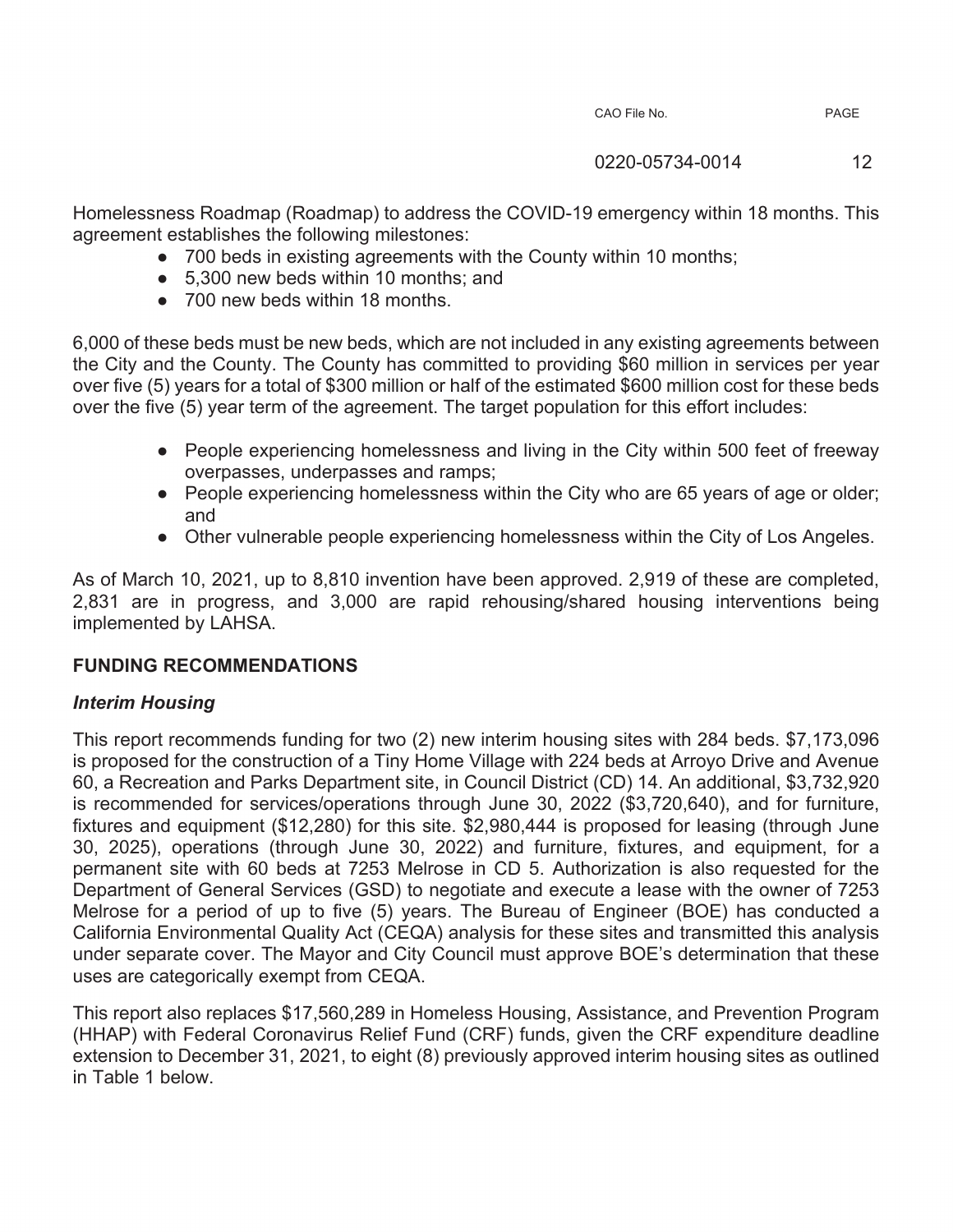| <b>CD</b>      | <b>Site</b>                  | Number of<br><b>Beds</b> | <b>Amount</b> |
|----------------|------------------------------|--------------------------|---------------|
| $\overline{2}$ | 11471 Chandler Boulevard     | 66                       | \$174,000     |
| 2              | 6099 Laurel Canyon Boulevard | 200                      | \$423,145     |
| 2              | 12600 Saticoy Street         | 150                      | \$6,719,339   |
| 3              | 19040 Vanowen Street         | 104                      | \$379,092     |
| 3              | 6073 Reseda Boulevard        | 148                      | \$911,358     |
| 12             | 18140 Parthenia Boulevard    | 107                      | \$6,021,115   |
| 13             | 1455 Alvarado Street         | 74                       | \$2,687,133   |
| 15             | 1221 Figueroa Place          | 75                       | \$245,107     |
| <b>Total</b>   |                              | 924                      | \$17,560,289  |

**Table 1: Replacement of HHAP Funding with CRF Funding** 

In addition, the report recommends \$378,314 for leasing costs through June 30, 2024 for the previously approved Tiny Home Village site at 1455 Alvarado Street in CD 13.

# *Unfunded Beds/Interim Housing*

The City Administrative Officer (CAO) requested that the Los Angeles Homeless Services Authority (LAHSA) survey service providers to identify unfunded interim housing beds that could be funded and added to the Roadmap. 268 beds have been identified at six (6) sites. \$1,389,115 is being recommended to fund these beds from April 1, 2021 through June 30, 2021, as outlined in Table 2. The funding for next FY will be in included in the next Roadmap funding report.

**Table 2** 

| CD | <b>Address</b>                           | Population<br><b>Served</b> | No. of<br><b>Beds</b> | <b>Cost of</b><br><b>Operations</b><br>$(4/1/2021 -$<br>6/30/2021 | <b>Service</b><br><b>Provider</b> |
|----|------------------------------------------|-----------------------------|-----------------------|-------------------------------------------------------------------|-----------------------------------|
| 4  | 1701 Camino Palmero<br><b>Street</b>     | <b>Families</b>             | 21                    | \$152,880 Aviva                                                   |                                   |
| 6  | 6909 North Sepulveda<br><b>Boulevard</b> | Individual<br><b>Adults</b> | 150                   | \$750,750 TBD                                                     |                                   |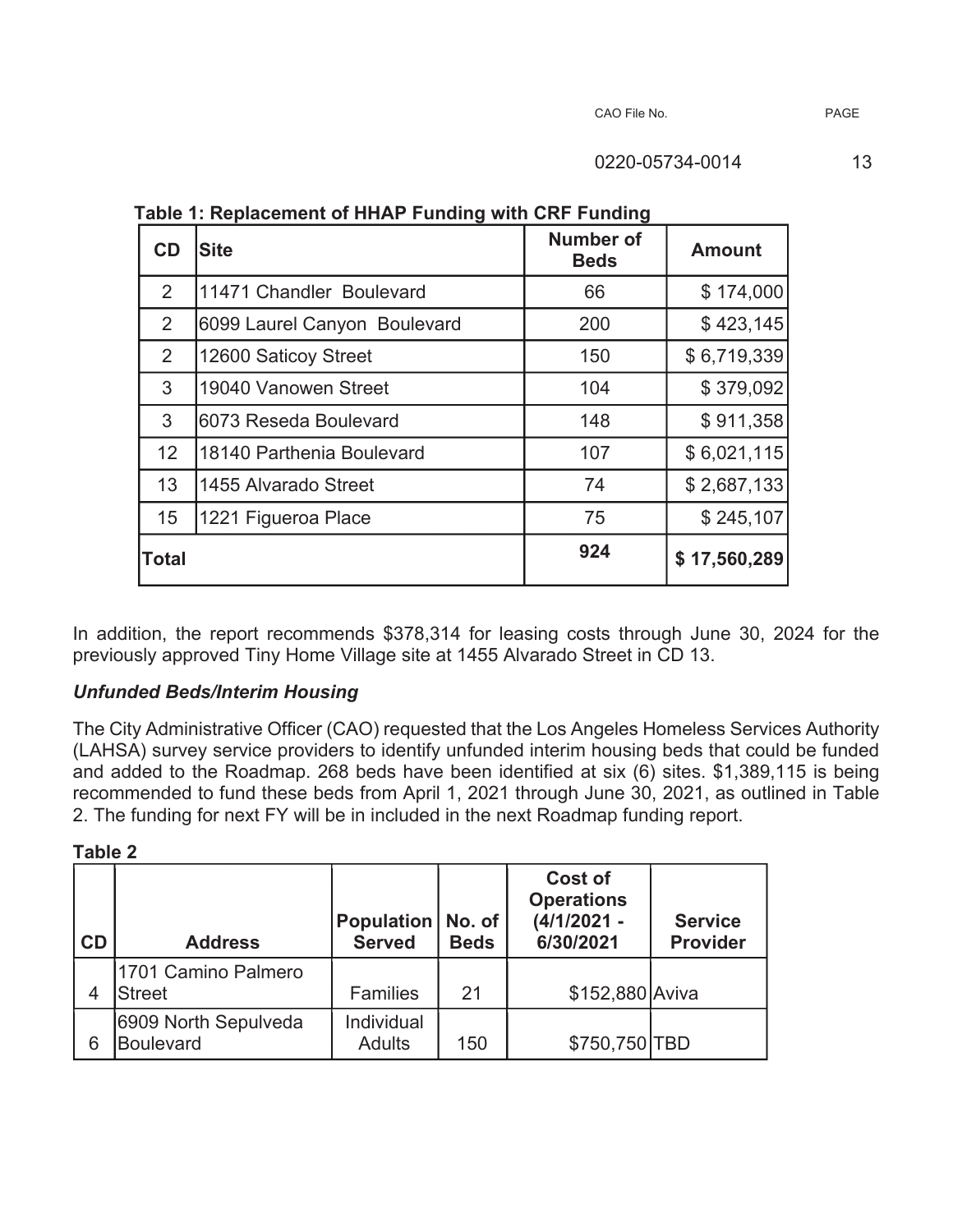| CD | <b>Address</b>                             | <b>Population</b><br><b>Served</b> | No. of<br><b>Beds</b> | Cost of<br><b>Operations</b><br>(4/1/2021 -<br>6/30/2021 | <b>Service</b><br><b>Provider</b>                       |
|----|--------------------------------------------|------------------------------------|-----------------------|----------------------------------------------------------|---------------------------------------------------------|
|    | 8501 1/2 South Vermont                     |                                    |                       |                                                          | <b>New</b>                                              |
| 8  | Avenue                                     | Women                              | 25                    |                                                          | $$125,125$ Reflections                                  |
| 8  | 5615 - 5749 South<br><b>Western Avenue</b> | Individual<br><b>Adults</b>        | 7                     |                                                          | <b>Testimonial</b><br>Community<br>\$35,035 Love Center |
| 9  | 5100 South Central<br>Avenue               | <b>Families</b>                    | 25                    | \$125,125 Last                                           | lHome at                                                |
| 14 | 543 Crocker Street                         | Individual<br><b>Adults</b>        | 40                    |                                                          | Volunteers<br>\$200,200 of America                      |
|    | <b>Total</b>                               |                                    | 268                   | \$1,389,115                                              |                                                         |

# *Extension of Winter Shelter Beds*

This report recommends \$2,766,349 for the extension of 324 winter shelter beds given the ongoing COVID-19 safety concerns. These beds will be added to the Roadmap during the extension period, either April 1 – May 31, 2021 or April 1 – October 31, 2021, depending on the site and service provider availability. The sites, extension period, and funding recommendations are outlined in Table 3 and 4 below.

| Н<br>O<br>. . |  |
|---------------|--|
|---------------|--|

| CD | <b>Address</b>                          | <b>Population</b><br>Served | No. of<br><b>Beds</b> | Cost of<br><b>Operations</b><br>$(4/1/2021 -$<br>5/31/2021) | <b>Service</b><br><b>Provider</b> |
|----|-----------------------------------------|-----------------------------|-----------------------|-------------------------------------------------------------|-----------------------------------|
| 4  | lPan Pacific Park                       | Individual<br><b>Adults</b> | 73                    |                                                             | \$304,937 First to Serve          |
| 13 | <b>Shatto Park Recreation</b><br>Center | Individual<br><b>Adults</b> | 48                    |                                                             | \$178,072 First to Serve          |
|    | Total                                   |                             | 121                   | \$483,009                                                   |                                   |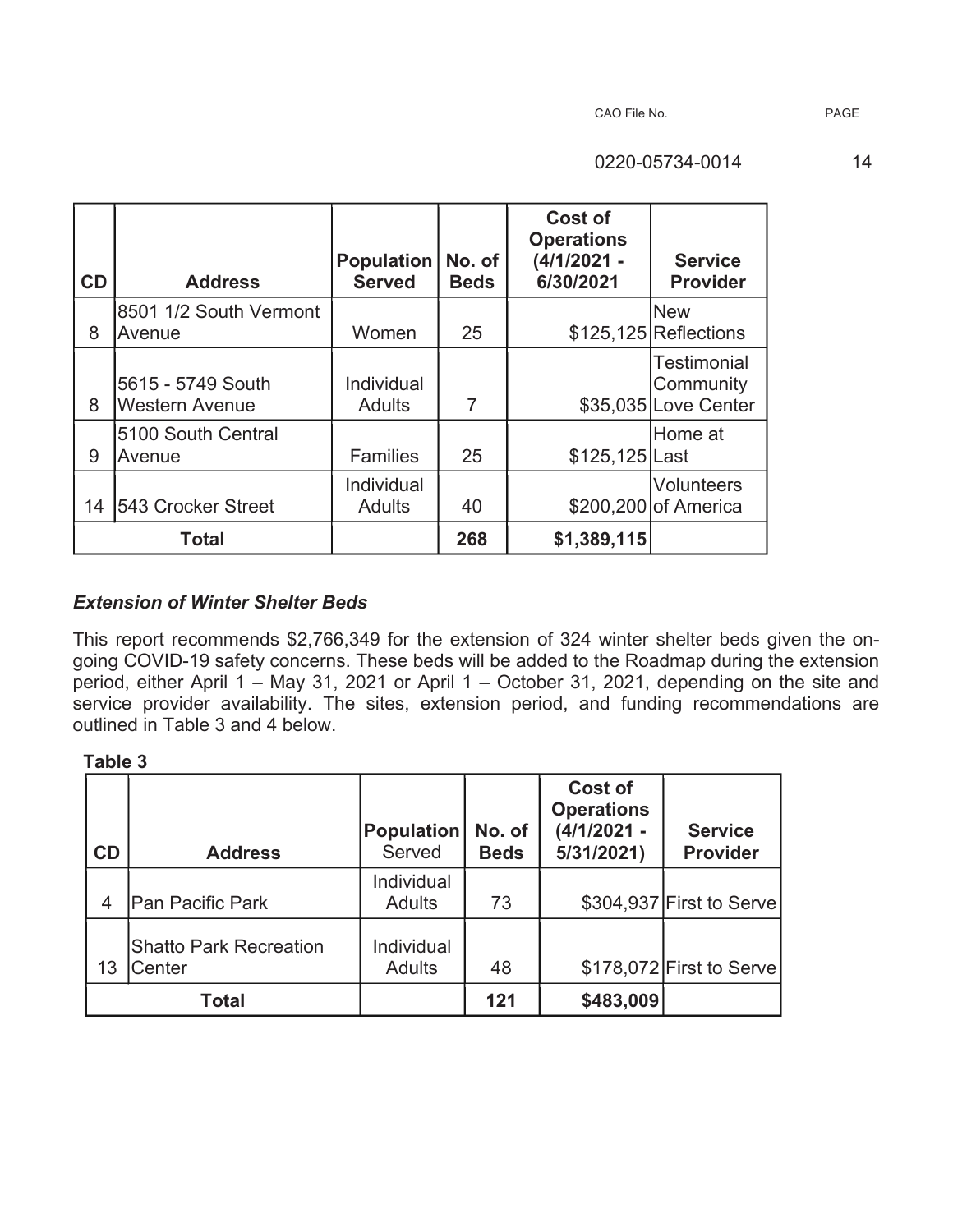| Table 4        |                                                                        |                             |                       |                                                              |                                   |
|----------------|------------------------------------------------------------------------|-----------------------------|-----------------------|--------------------------------------------------------------|-----------------------------------|
| CD             | <b>Address</b>                                                         | <b>Population</b><br>Served | No. of<br><b>Beds</b> | Cost of<br><b>Operations</b><br>$(4/1/2021 -$<br>10/31/2021) | <b>Service</b><br><b>Provider</b> |
| 1              | <b>Echo Park Community</b><br>Center                                   | Individual<br><b>Adults</b> | 27                    |                                                              | \$400,140 First To Serve          |
| $\overline{7}$ | <b>Greater Missionary Church</b><br>11067 Norris Avenue                | Individual<br><b>Adults</b> | 57                    | \$609,900 Valley                                             | Hope of the                       |
| 8              | Home At Last Women's<br><b>Shelter</b><br>8311 South Western<br>Avenue | Women                       | 30                    |                                                              | \$321,000 Home At Last            |
| 8              | <b>Bryant Temple AME</b><br>2514 West Vernon Avenue                    | Women                       | 20                    | \$214,000 CDC                                                | <b>Bryant Temple</b>              |
| 9              | Home At Last Men's<br>Shelter 5171 South<br><b>Vermont Avenue</b>      | Men                         | 20                    |                                                              | \$214,000 Home At Last            |
| 14             | <b>Weingart Center</b><br>566 South San Pedro<br><b>Street</b>         | Individual<br><b>Adults</b> | 49                    | \$524,300 Weingart                                           |                                   |
|                | <b>Total</b>                                                           |                             | 203                   | \$2,283,340                                                  |                                   |

These beds will have to be replaced with new beds at the end of the extension period to maintain the City's bed commitment as outlined in the City-County agreement.

# *Pilot Safe Sleep Site*

This report includes a recommendation of \$1,491,410 for an eight-month pilot 70-space safe sleep site at 317 North Madison Avenue in CD 13, from April 16, 2021 through December 31, 2021. It is recommended that the GSD be authorized to negotiate and execute a no-cost lease with the owner of this site, which is scheduled to break ground for a permanent supportive housing project in early 2022. The goal of the Safe Sleep Village program is to provide a low-barrier, harm reduction intervention that mitigates the risks of living in encampments. Clients will enter the Safe Sleep Village with their tents, and any other belongings that can fit in a designated 12-foot by 12-foot area. One of the expected benefits of the Safe Sleep Village Program is to reduce the time between when a client is matched to permanent housing and when the client moves in.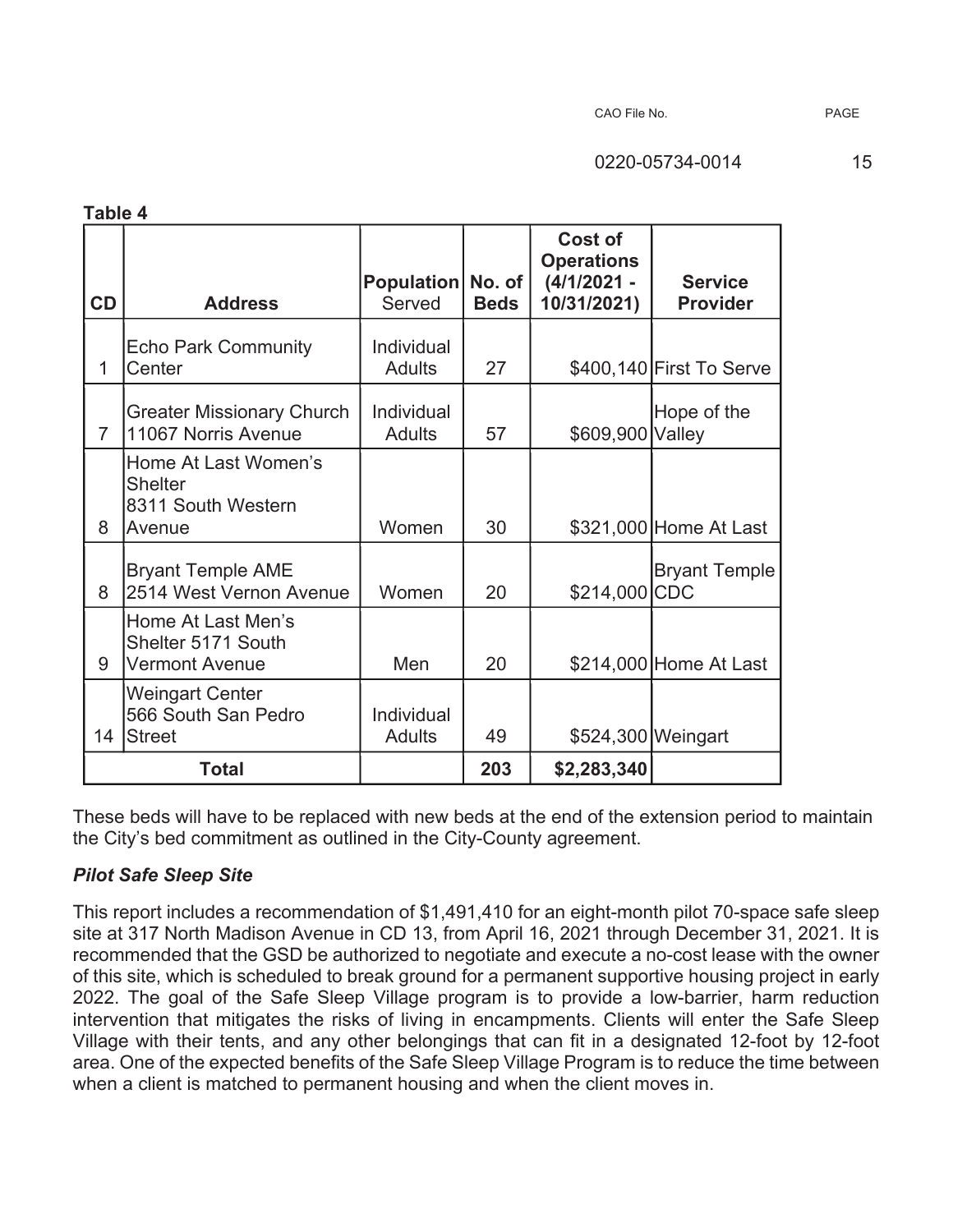| CAO File No. |  |
|--------------|--|
|--------------|--|

0220-05734-0014 16

Because this site is a flat, paved surface, with sewer access in the right of way, existing access to power and water, and a fire hydrant located within 300 feet, it allows the City to quickly establish the site with over-the-counter, permitting requirements from the Department of Building and Safety and the Los Angeles Fire Department.

The site will be operated by Urban Alchemy under a contract with LAHSA. Urban Alchemy will enter clients into the Coordinated Entry System (CES), and connect residents to outreach workers, case management, and housing navigators within the homeless services system. The scope of services includes: client intake and care coordination, custodial and sanitation services within the site and surrounding area, de-escalation interventions to help manage mental health episodes, reverse overdose events, prevent or disrupt violence and crime, and monthly reporting on key placements and other metrics. The Safe Sleep Village model, as implemented by Urban Alchemy, is heavily staffed with practitioners with special de-escalation skills critical to ensuring that sites run smoothly. These practitioners are also responsible for security, and perform the other activities in the scope of services above. The staffing plan Urban Alchemy recommends for a successful program is a minimum staff-to-participant ratio of one (1) to 12.

The cost per participant is \$21,306 for the eight -month operating period. Data reporting for the pilot will include metrics to assess the effectiveness of this program as an alternative to encampments, to be determined by CD 13, LAHSA, the CAO, and Urban Alchemy, prior to the start of services.

Given the program's high cost, we recommend that the data outcomes/effectiveness of the program be reported on by the CAO and LAHSA before initiating additional sites.

# *Project Homekey Sites*

The City, with the Housing Authority of the City of Los Angeles' assistance and matching funds from the State of California, purchased 10 Project Homekey sites. The City purchased five (5) additional motels/hotels with its CRF monies and no State match. The 15 Homekey sites have 826 rooms. The City also used CRF to purchase three (3) commercial sites in Council District 9.

This report recommends \$11,236,203 in additional rehabilitation, based on a more thorough assessment of the sites by the owner/operators and a determination by the Los Angeles Fire Department that two (2) of the sites need to add fire sprinklers. This increases the rehabilitation allocation to \$16,515,094 as outlined in Table 5 below. The remaining Emergency Solutions Grant –COVID balance of \$153,894 will be reserved for Homekey site rehabilitation needs.

|   | <b>CD</b> Homekey<br><b>Site</b> | Owner/Operator                                           | <b>Original</b><br>Rehab<br><b>Budget</b> | Recommended<br><b>Adjustment</b> | <b>Updated</b><br>Rehabilitation<br><b>Request</b> |
|---|----------------------------------|----------------------------------------------------------|-------------------------------------------|----------------------------------|----------------------------------------------------|
| 6 | llnn                             | Econo Motor Volunteers of America Los<br>Angeles (VOALA) | \$306,041                                 | \$294,099                        | \$600,140                                          |

**Table 5**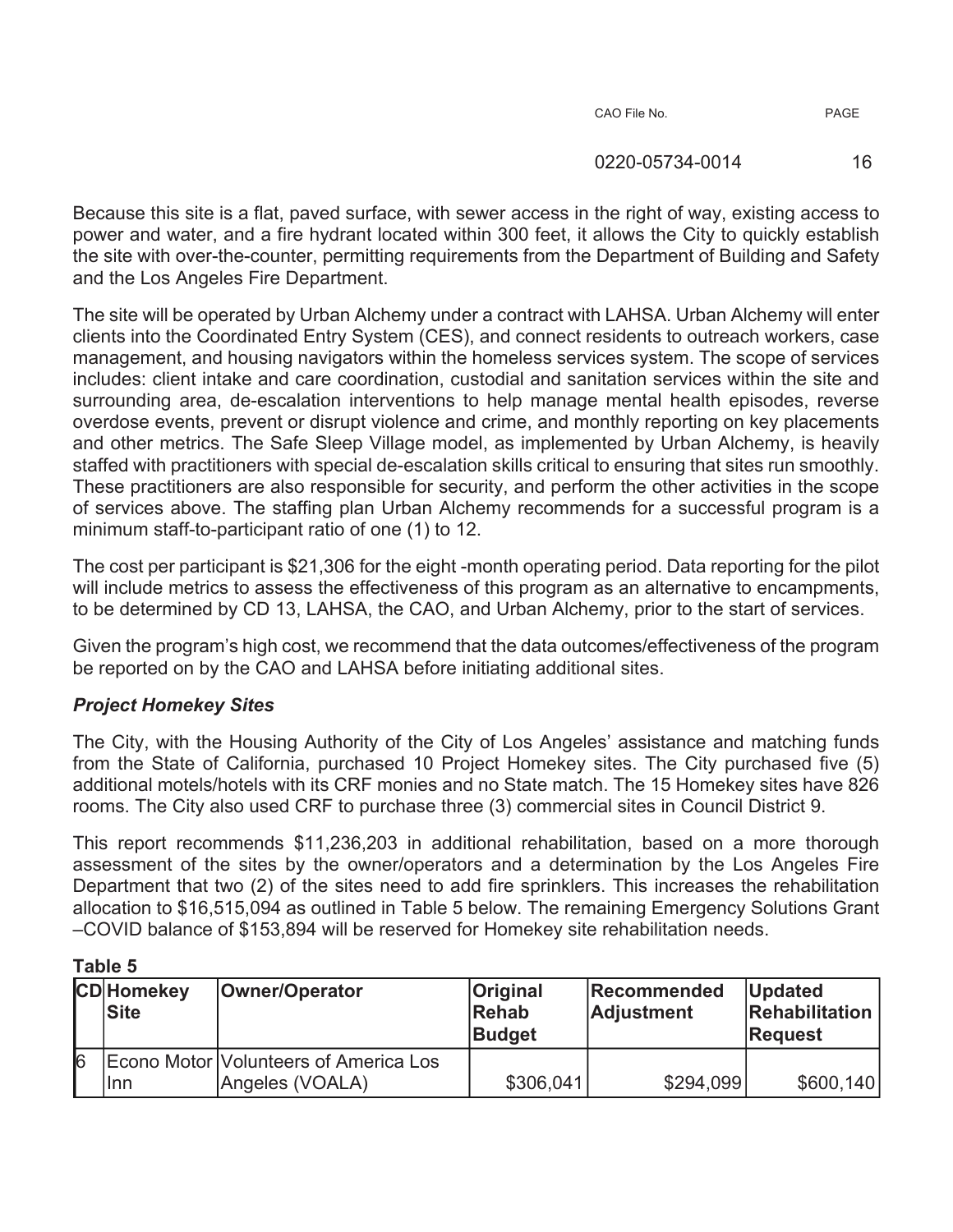CAO File No. PAGE

0220-05734-0014 17

|    | <b>CD</b> Homekey<br>Site        | <b>Owner/Operator</b>                                                                                          | <b>Original</b><br><b>Rehab</b><br><b>Budget</b> | <b>Recommended</b><br><b>Adjustment</b> | <b>Updated</b><br><b>Rehabilitation</b><br><b>Request</b> |
|----|----------------------------------|----------------------------------------------------------------------------------------------------------------|--------------------------------------------------|-----------------------------------------|-----------------------------------------------------------|
| 6  | IPanorama<br>Motel               | LA Family Housing (LAFH)                                                                                       | \$640,490                                        | \$460,488                               | \$1,100,978                                               |
|    | <b>EC</b> Motel                  | Special Service for Groups,<br>Inc. (SSG HOPICS)                                                               | \$146,488                                        | \$43,500                                | \$189,988                                                 |
| 1  |                                  | Hotel Solaire Weingart Center Association                                                                      | \$544,585                                        | \$2,687,153                             | \$3,231,738                                               |
| 3  | Howard<br>Johnson                | LAFH                                                                                                           | \$329,313                                        | \$2,856,541                             | \$3,185,854                                               |
| 14 | Titta's Inn                      | <b>National Community</b><br>Renaissance of California<br>(NCRC) and Union Station<br><b>Homeless Services</b> | \$125,659                                        | \$111,613                               | \$237,272                                                 |
|    | Best Inn                         | The People Concern                                                                                             | \$437,612                                        | \$0                                     | \$437,612                                                 |
|    | 15 Travelodge<br>(Normandie)     | People Assisting the<br>Homeless (PATH)                                                                        | \$383,021                                        | \$1,536,434                             | \$1,919,455                                               |
| 12 | Travelodge<br>(Devonshire) VOALA |                                                                                                                | \$172,796                                        | \$656,799                               | \$829,595                                                 |
| 13 | The Nest                         | <b>VOALA</b>                                                                                                   | \$257,184                                        | \$22,381                                | \$279,565                                                 |
| 6  | Woodman                          | <b>TBD</b>                                                                                                     | \$397,200                                        | \$0                                     | \$397,200                                                 |
| 7  | <b>Good Nite</b><br>Inn          | <b>LAFH</b>                                                                                                    | \$579,282                                        | \$2,186,741                             | \$2,766,023                                               |
| 11 | Super 8 LAX                      | The People Concern                                                                                             | \$331,800                                        | $-$22,886$                              | \$308,914                                                 |
| 11 | Ramada Inn                       | <b>PATH</b>                                                                                                    | \$382,220                                        | \$422,900                               | \$805,120                                                 |
|    | 14 Super $8$<br>Alhambra         | <b>NCRC and Union Station</b><br><b>Homeless Services</b>                                                      | \$245,200                                        | $-$19,560$                              | \$225,640                                                 |
|    |                                  | <b>TOTAL</b>                                                                                                   | \$5,278,891                                      | \$11,236,203                            | \$16,515,094                                              |

This report also recommends the National Health Foundation as the owner/operator the Woodman Homekey site at 9120 Woodman Avenue, and requests that LAHSA execute a contract with the National Health Foundation for the previously approved \$3,825,250 in ESG-COVID (\$397,200 for rehabilitation and \$3,428,050 for operations through June 30, 2022).

The CAO will report on the total costs for all Project Homekey sites in the next funding report.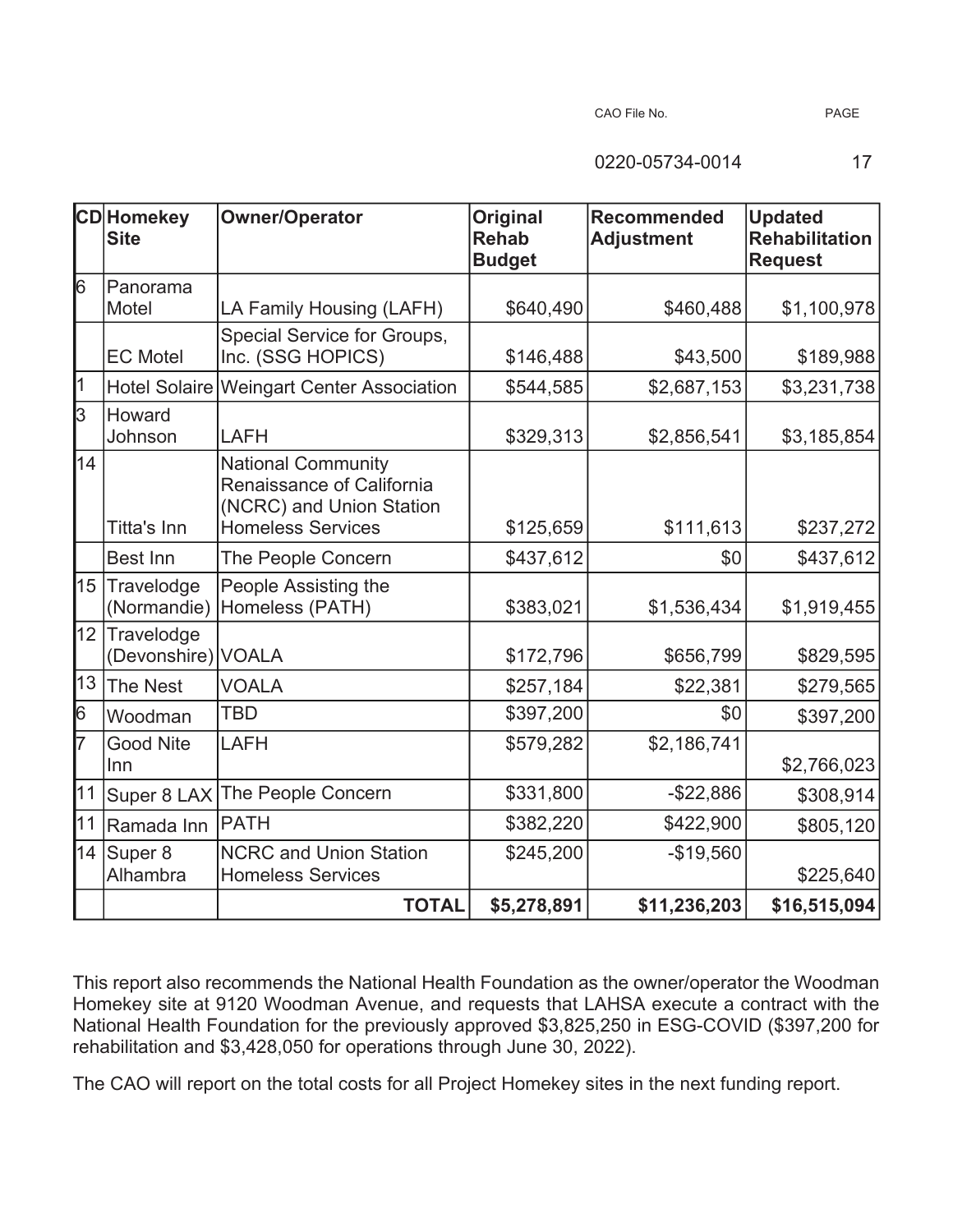# *Council District 9 Sites*

The City also used its CRF monies to allow the Coalition for Responsible Community Development (CRDC), Volunteers of America of Los Angeles (VOALA), and Neighborhood Housing Services of Los Angeles County (LANHS)/Ward Economic Development Corporation acquire three (3) commercial properties in CD 9 for interim and/or permanent housing. This report recommends funding of \$3,406,547 for rehabilitation for the VOALA site at 2521-2525 Long Beach Boulevard, \$2,043,164 for rehabilitation for the LANHS/WARD site at 1300-1332 West Slauson Avenue and \$2,007,500 for services for 100 interim beds through June 30, 2022, and the authority to effectuate these contracts, including having the BOE serve as the project manager for these contracts.

After further assessment, it was determined that it was infeasible to convert the CRDC site at 2300,2312, 2320, 2324 and 2332 South Central Avenue into interim housing in the short-term, given the historic nature of the site and the cost involved. This report, therefore, requests authority to renegotiate the terms of the City's agreement with CRDC to allow the organization to convert the site into permanent supportive and affordable housing immediately.

# **Other Funding Recommendations/Clarifications**

#### *Scattered Site Beds in Skid Row*

On March 2, 2021, the Mayor and Council approved recommendations from the Homelessness and Poverty Committee relative to the State of California Homeless Emergency Aid Program (HEAP) Eighth Quarterly Expenditure Report (C.F. 18-0628). These recommendations included approval of \$311,229.60 in HEAP funding for the Downtown Women's Center to provide financial assistance and supportive services for 60 slots of Rapid Rehousing at single room occupancy (SRO) hotels operated by SRO Housing Corporation for four months from March 1, 2021 through June 30, 2021. Since these recommendations were approved, it has been determined that it is more efficient for SRO Housing Corporation to administer these funds directly, rather than providing the funds through Downtown Women's Center. This report provides recommendations necessary to effectuate this change.

# *CD 10 A Bridge Home Site*

This report reappropriates the remaining balance of \$150,000 for FY 2021-22 from the previously approved \$300,000 in AB1290 funds to cover operations at the interim housing site at 1819 South Western Avenue in CD 10.

# *CRF Funding for Acquisition*

Although not addressed in the recommendations in this report, \$900,000 in CRF monies allocated to the Homelessness Roadmap is pending approval via Council Motion introduced on March 17, 2021 (Council File pending). These funds will allow the Coalition to Abolish Slavery and Trafficking (CAST) to acquire a permanent shelter site with 19 beds to serve victims of human trafficking who are experiencing homelessness in CD 5. These beds will be accounted for in the Homelessness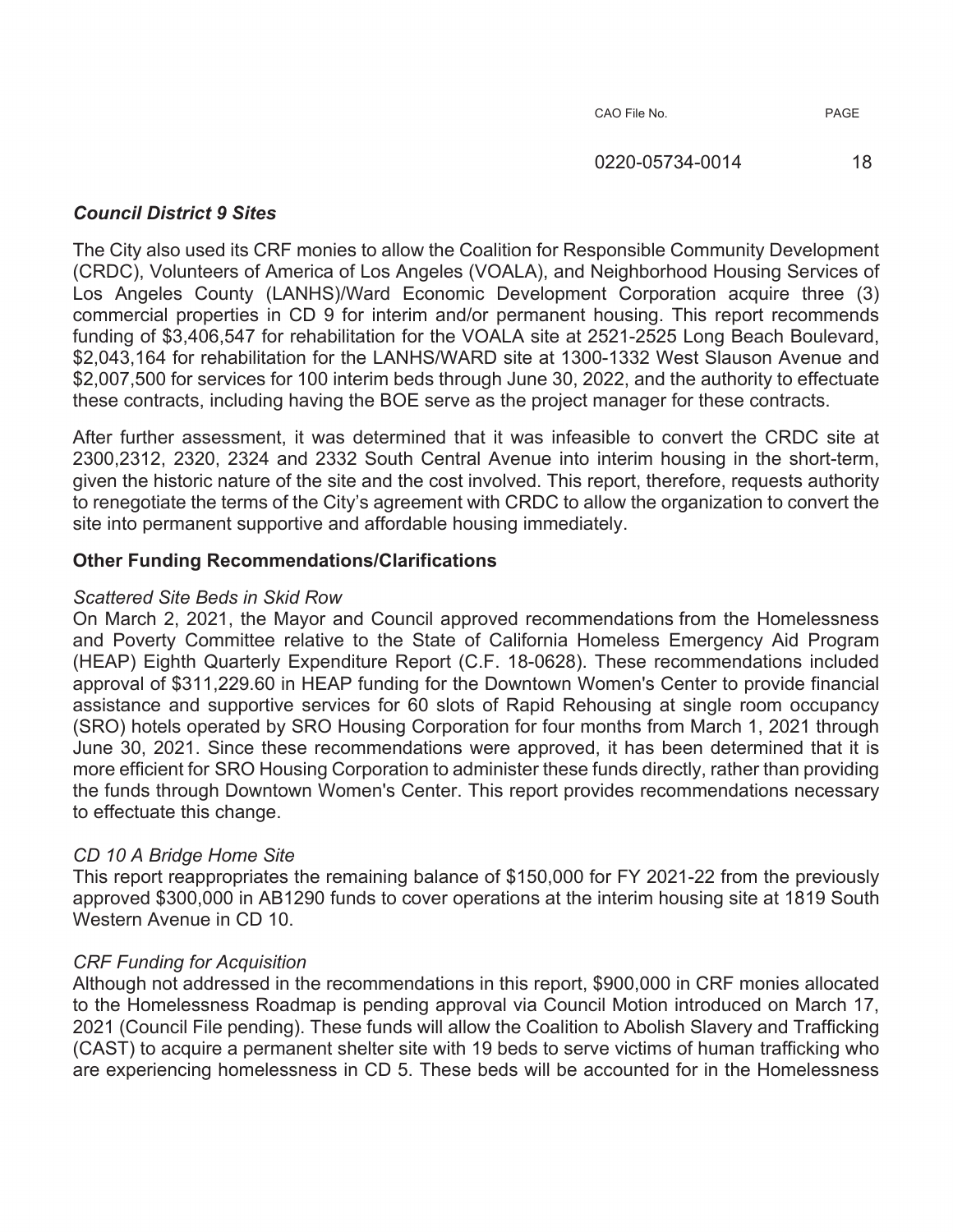Roadmap.

*Contract Authority* 

Finally, this report transfers the project management for the interim housing site at 18140 Parthenia Blvd in CD 12 to BOE, and requests that the both LAHSA and the Housing and Community Investment Department (HCID) amend its contracts as appropriate to effectuate the recommendations in the report.

# **FUNDING STATUS**

Attachment 1 outlines the funding status of the capital funding sources allocated to the Roadmap in FY 2020-2021. If the recommendations in this report are approved, the current capital allocations will be 100 percent committed.

## **FISCAL IMPACT**

There is no impact to the General Fund as a result of the recommendations in this report at this time. The recommendations in this report will be funded with CARES Act, HEAP, and the County of Los Angeles service funding commitment in FY 2020-21 and FY 2021-22. The next funding report will outline the status of service funding for the term of Memorandum of the Understanding between the City and the County, and the outstanding City liability starting in FY 2022-23.

## **FINANCIAL POLICIES STATEMENT**

The recommendations in this report comply with the City Financial Policies.

Attachments

1. COVID-19 Homelessness Roadmap Fiscal Year 2020-21 Status of Capital Funding

2. Controller Instructions

*RHL:YC:MTB:CN:16210056*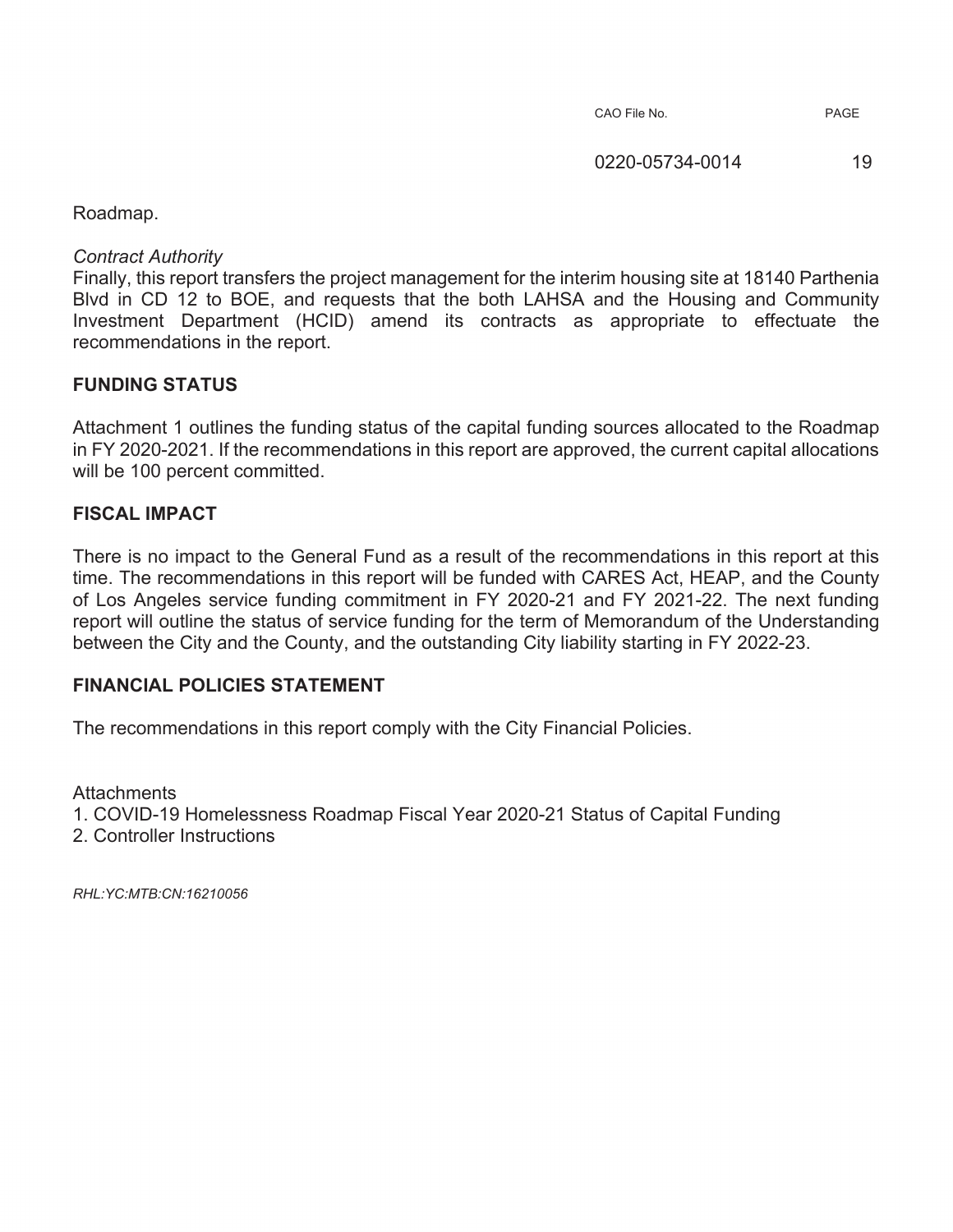Attachment 1

| I Voar 2020 24 Statis of Capital Ei<br>Anden in enien-the Iz-ander | <b>ULE AD</b> |
|--------------------------------------------------------------------|---------------|
|                                                                    |               |
| Ş<br>ׇׇ֖֖֖֚֚֚֚֚֚֚֚֚֚֚֚֚֚֚֚֚֚֚֚֡֘֝֓׆<br>֧֛֪֪֪֪֪֪֪֪֪֠֠֘֠֩֕֩֕֩֩֩֓֕    |               |
|                                                                    |               |
| COVID 10 Homologenore Boodmar                                      |               |
| 1                                                                  |               |

|                      | Type of Unit/Intervention  | New Interim Housing Beds | - ABH Beds   |              | Other Interim Beds       | (Including Pallet Shelters)** | New permanent housing units/not included<br>in existing County Contracts | Homekey Units**          |              |                          | Rapid Rehousing/ Shared Housing*** | Measure H Strategy****   | Leased Facilities** |           | Safe Parking** | Housing Units in Existing County<br>Contracts | Outreach    | Administration                            | TOTAL         |
|----------------------|----------------------------|--------------------------|--------------|--------------|--------------------------|-------------------------------|--------------------------------------------------------------------------|--------------------------|--------------|--------------------------|------------------------------------|--------------------------|---------------------|-----------|----------------|-----------------------------------------------|-------------|-------------------------------------------|---------------|
|                      |                            |                          | Capital      | Operating    | Capital                  | Operating                     |                                                                          | Match                    | Operating    | Rehabilitation           |                                    |                          | Leasing             | Operating |                |                                               |             |                                           |               |
| Units                |                            |                          | 1,069        |              | 1,004                    |                               | 908                                                                      | 1,237                    |              |                          | 3,000                              |                          | 600                 |           | 513            | 700                                           |             |                                           | 9,031         |
| HHAP<br><b>HEAP/</b> | Committed<br>Allocated/    |                          | \$42,571,579 | \$21,020,220 | \$1,588,204              |                               |                                                                          |                          |              | \$821,685                |                                    |                          |                     |           |                |                                               |             |                                           | \$66,001,688  |
|                      | Allocations<br>CRF         |                          |              |              | \$51,068,577             |                               |                                                                          | \$118,557,103            |              |                          |                                    |                          |                     |           |                |                                               |             | \$1,500,000<br>(GSD)<br>(BOE)<br>\$79,500 | \$171,205,180 |
|                      | Commitments<br>CRF         |                          |              |              | \$51,068,577             |                               |                                                                          | \$118,557,103            |              |                          |                                    |                          |                     |           |                |                                               |             | \$1,579,500                               | \$171,205,180 |
|                      | mitted<br>щ<br>g<br>Uncom  |                          |              |              | $\overline{\mathbf{50}}$ |                               |                                                                          | $\overline{\mathbf{50}}$ |              |                          |                                    |                          |                     |           |                |                                               |             | $\overline{\mathbf{50}}$                  | ន្ល           |
|                      | Expenditures<br>CRF        |                          |              |              | \$10,350,252             |                               |                                                                          | \$118,557,103            |              |                          |                                    |                          |                     |           |                |                                               |             | \$767.618                                 | \$129,674,973 |
|                      | ESG-COVID<br>Allocations   |                          |              |              |                          | \$20,237,195                  |                                                                          |                          | \$33,665,428 | \$18,334,573             | \$97, 165, 429                     | \$1,136,000              | \$3,951,600         |           |                |                                               | \$2,449,650 | \$6,658,937                               | \$183,598,812 |
|                      | Commitments<br>ESG-COVID   |                          |              |              |                          | \$20,237,195                  |                                                                          |                          | \$33,665,428 | \$18,334,573             | \$97,165,429                       | \$1,136,000              | \$3,951,600         |           |                |                                               | \$2,449,650 | \$6,658,937                               | \$183,598,812 |
|                      | Uncommitted<br>ESG-COVID   |                          |              |              |                          | SO                            |                                                                          |                          | S            | S                        | S                                  | S                        | S                   |           |                |                                               | S           | S                                         | ន្ធ           |
|                      | Expenditures<br>ESG-COVID  |                          |              |              |                          | \$5,830,182                   |                                                                          |                          | \$14,819,548 | \$4,179,603              | \$1,000,000                        | $\overline{\mathbf{50}}$ | SO                  |           |                |                                               | \$2,449,650 | $\overline{60}$                           | \$28,278,983  |
|                      | CDBG-COVID<br>Allocations  |                          |              |              | \$7,163,096              |                               |                                                                          |                          |              | \$836,904                |                                    |                          |                     |           |                |                                               |             |                                           | \$8,000,000   |
|                      | CDBG-COVID<br>Commitments  |                          |              |              | \$7,163,096              |                               |                                                                          |                          |              | \$836,904                |                                    |                          |                     |           |                |                                               |             |                                           | \$8,000,000   |
|                      | CDBG-COVID<br>Uncommitted  |                          |              |              | SO                       |                               |                                                                          |                          |              | SO                       |                                    |                          |                     |           |                |                                               |             |                                           | ဒ္တ           |
|                      | Expenditures<br>CDBG-COVID |                          |              |              | $\overline{\mathcal{L}}$ |                               |                                                                          |                          |              | $\overline{\mathcal{L}}$ |                                    |                          |                     |           |                |                                               |             |                                           | $\frac{6}{2}$ |
|                      |                            |                          |              |              |                          |                               |                                                                          |                          |              |                          |                                    |                          |                     |           |                |                                               |             |                                           |               |

\* Funded by the Federal and State Sources<br>\*\* Reflects the entire cost of the State Shelles, Sassing ESG-COVID.<br>\*\*\* Reflects the entire cost of the program for four fives using ESG-COVID.<br>\*\*\* Placements funded with City fun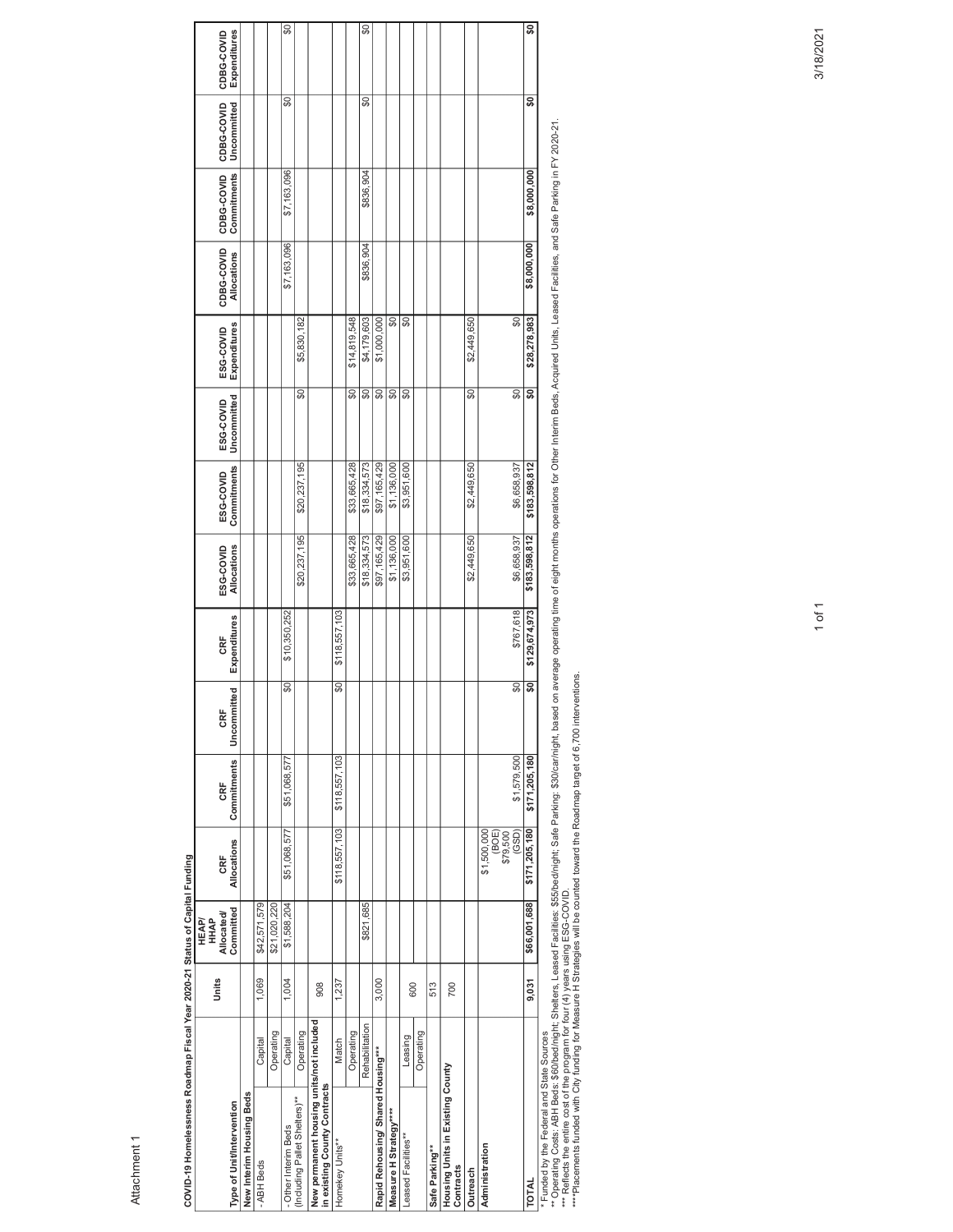|              | TRANSFER FROM                                                                                                       |               |           | TRANSFER TO                                                                                                           |                                      |                       |
|--------------|---------------------------------------------------------------------------------------------------------------------|---------------|-----------|-----------------------------------------------------------------------------------------------------------------------|--------------------------------------|-----------------------|
| Rec. No.     | Transfers Between Departments and Funds<br><b>FUND/ACCOUNT</b>                                                      | <b>AMOUNT</b> |           | <b>FUND/ACCOUNT</b>                                                                                                   |                                      | <b>AMOUNT</b>         |
| 4            | Community Development Trust Fund No. 424<br>43T9CV, CV-19 Pallet Shelters                                           | $\Theta$      | 7,163,096 | Engineering Special Services Fund No. 682/50<br>50TXXX, CD 14 Arroyo Seco Pallet Shelters                             | ↔                                    | 7,163,096             |
| 5            | GREEMENT<br>Fund 63Q/10, HOMELESS EFFORTS - COUNTY FUNDING A                                                        |               |           | Fund 63Q/43, HOMELESS EFFORTS - COUNTY FUNDING                                                                        | $\boldsymbol{\varphi}$<br>TOTAL      | 7,163,096             |
|              | 10T618, Homeless Efforts - County Funding Agreement                                                                 | ↮             | 3,732,920 | 43TXXX, Tiny Home Operations - Arroyo Drive and Avenue 60                                                             | ⊷                                    | 3,732,920             |
|              |                                                                                                                     |               |           |                                                                                                                       | $\Theta$<br><b>TOTAL</b>             | 3,732,920             |
| Melrose 6.a. | GREEMENT<br>Fund 63Q/10. HOMELESS EFFORTS - COUNTY FUNDING A<br>10T618, Homeless Efforts - County Funding Agreement | ↔             | 384,046   | Fund 100/40, General Services<br>006030, Leasing                                                                      | ↔                                    | 384,046               |
| 6.c.         | GREEMENT<br>Fund 63Q/10, HOMELESS EFFORTS - COUNTY FUNDING A<br>10T618, Homeless Efforts - County Funding Agreement | ↮             | 1,095,600 | Fund 63Q/43, HOMELESS EFFORTS - COUNTY FUNDING<br>43TXXX, Operations - 7553 Melrose Ave.                              | ⊷                                    | 1,095,600             |
|              |                                                                                                                     |               |           |                                                                                                                       | $\Theta$<br>TOTAL                    | 1,479,646             |
| Melrose 7.a. | 10S650, FC-1 - A Bridge Home Capital<br>Fund 62Y/10, HHAP                                                           | ↔             | 10,000    | Fund 100/40, General Services<br>006030, Leasing                                                                      | ↮                                    | 10,000                |
| Arroyo 7.b.  | 10S650, FC-1 - A Bridge Home Capital<br>Fund 62Y/10, HHAP                                                           | ↮             | 10,000    | 10TXXX, CD 14 Arroyo Seco Pallet Shelters<br>Fund 62Y/10, HHAP                                                        | ↮                                    | 10,000                |
|              |                                                                                                                     |               |           |                                                                                                                       | $\Theta$<br>TOTAL                    | 20,000                |
| 9.a.         | 10S650, FC-1 - A Bridge Home Capital<br>Fund 62Y/10, HHAP                                                           | $\Theta$      | 230,557   | 00TXXX, Safe Sleep Village - 317 N. Madison Avenue<br>Fund 100/54, CIEP                                               | $\Theta$                             | 230,557               |
| 9.5.         | 10S650, FC-1 - A Bridge Home Capital<br>Fund 62Y/10, HHAP                                                           | ↮             | 10,553    | Fund 100/40, General Services<br>003040, Contractual Services                                                         | ↮                                    | 10,553                |
| ن<br>@       | GREEMENT<br>Fund 63Q/10. HOMELESS EFFORTS - COUNTY FUNDING A<br>10T618, Homeless Efforts - County Funding Agreement | $\Theta$      | 1,250,300 | 43TXXX, Safe Sleep Village Operations - 317 N. Madison Avenue<br>Fund 63Q/43. HOMELESS EFFORTS - COUNTY FUNDING       | ↮                                    | 1,250,300             |
|              |                                                                                                                     |               |           |                                                                                                                       | ↮<br><b>TOTAL</b>                    | 1,491,410             |
| 12.a.        | GREEMENT<br>Fund 63Q/10, HOMELESS EFFORTS - COUNTY FUNDING A                                                        |               |           | 43TXXX, Year-Round Interim Housing Operations - 1701 Camino Palmero<br>Fund 63Q/43. HOMELESS EFFORTS - COUNTY FUNDING |                                      |                       |
|              | 10T618, Homeless Efforts - County Funding Agreement                                                                 | ↮             | 1,188,915 | 43TXXX, Year-Round Interim Housing Operations - 6909 North Sepulveda<br>あ                                             | ↮                                    | 152,880               |
|              |                                                                                                                     |               |           | 43TXXX, Year-Round Interim Housing Operations - 8501 1/2 South<br>Blvd                                                | ↮                                    | 750,750               |
|              |                                                                                                                     |               |           | 43TXXX, Year-Round Interim Housing Operations - 5615 - 5749 South<br>Vermont Ave                                      | ↮                                    | 125, 125              |
|              |                                                                                                                     |               |           | 43TXXX, Year-Round Interim Housing Operations - 5100 South Central<br>Western Ave                                     | $\Theta$                             | 35,035                |
|              |                                                                                                                     |               |           | Ave                                                                                                                   | $\boldsymbol{\varphi}$<br>↮<br>TOTAL | 125, 125<br>1,188,915 |

Attachment 2: Controller Instructions to Implement City Administrative Officer Recommendations

3/18/2021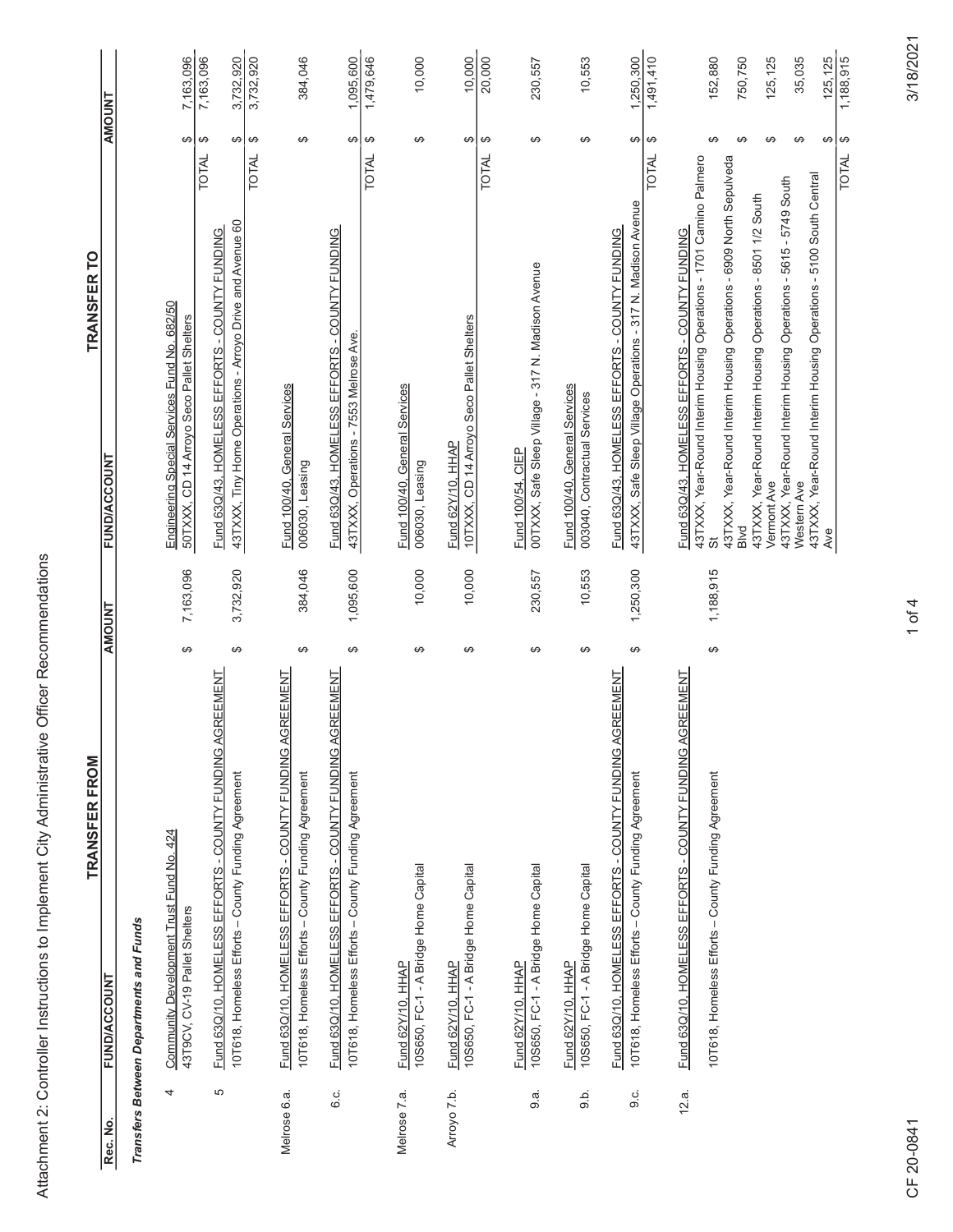| ך<br>ב<br>$\overline{\phantom{a}}$<br>ļ |
|-----------------------------------------|
| ة<br>أ                                  |
|                                         |
|                                         |
|                                         |
|                                         |
|                                         |
|                                         |
| l                                       |
|                                         |
| -<br>؟<br>؟                             |
|                                         |
| $\frac{5}{5}$<br>;<br>;                 |
| 5                                       |
| :<br>;                                  |
| i                                       |
| I                                       |
| .<br>.<br>Í<br>l                        |
| ֞<br>ī<br>Attach <sup>,</sup>           |

|                | <b>TRANSFER FROM</b>                                                                                                                                        |               |                               | <b>TRANSFER TO</b>                                                                                                                                                                                                                                                                                      |                               |                                                                                                           |
|----------------|-------------------------------------------------------------------------------------------------------------------------------------------------------------|---------------|-------------------------------|---------------------------------------------------------------------------------------------------------------------------------------------------------------------------------------------------------------------------------------------------------------------------------------------------------|-------------------------------|-----------------------------------------------------------------------------------------------------------|
| Rec. No.       | <b>FUND/ACCOUNT</b>                                                                                                                                         | <b>AMOUNT</b> |                               | <b>FUND/ACCOUNT</b>                                                                                                                                                                                                                                                                                     | <b>AMOUNT</b>                 |                                                                                                           |
| 12.b.          | 10R631, AC-2 - Capital and Operating Support - Skid Row<br>Fund 60P/10, HEAP                                                                                | ↮             | 200,200                       | 43TXXX, Year-Round Interim Housing Operations - 543 Crocker St<br>Fund 60P/43, HEAP                                                                                                                                                                                                                     | ↮<br>$\Theta$<br>TOTAL        | 200,200<br>200,200                                                                                        |
| WSPs 13.a.     | Fund 63Q/10, HOMELESS EFFORTS - COUNTY FUNDING AGREEMENT<br>10T618, Homeless Efforts - County Funding Agreement                                             | ↮             | 1,647,800                     | Fund 63Q/43. HOMELESS EFFORTS - COUNTY FUNDING<br>43TXXX, Winter Shelter Program                                                                                                                                                                                                                        | ↔                             | 1,647,800                                                                                                 |
| 13.b.          | Fund 63Q/10. HOMELESS EFFORTS - COUNTY FUNDING AGREEMENT<br>10T618, Homeless Efforts - County Funding Agreement                                             | ↔             | 111,240                       | Fund 302/88, Department of Recreation and Parks<br>001070, Salaries As Needed                                                                                                                                                                                                                           | ↮                             | 111,240                                                                                                   |
| 13.c.          | 10R631, AC-2 - Capital and Operating Support - Skid Row<br><b>Fund 60P/10, HEAP</b>                                                                         | $\Theta$      | 222,950                       | 43TXXX, Winter Shelter Program<br><b>Fund 60P/43, HEAP</b>                                                                                                                                                                                                                                              | $\Theta$                      | 222,950                                                                                                   |
|                | Fund 63Q/10, HOMELESS EFFORTS - COUNTY FUNDING AGREEMENT<br>10T618, Homeless Efforts - County Funding Agreement                                             | $\Theta$      | 301,350                       | Fund 63Q/43, HOMELESS EFFORTS - COUNTY FUNDING<br>43TXXX, Winter Shelter Program                                                                                                                                                                                                                        | ↮<br>$\Theta$<br>TOTAL        | 2,283,340<br>301,350                                                                                      |
| RAP WSPs 14.a  | Fund 63Q/10. HOMELESS EFFORTS - COUNTY FUNDING AGREEMENT<br>10T618, Homeless Efforts - County Funding Agreement                                             | $\Theta$      | 369,050                       | Fund 63Q/43. HOMELESS EFFORTS - COUNTY FUNDING<br>43TXXX, Winter Shelter Program                                                                                                                                                                                                                        | $\Theta$                      | 369,050                                                                                                   |
|                | Fund 63Q/10, HOMELESS EFFORTS - COUNTY FUNDING AGREEMENT<br>10T618, Homeless Efforts - County Funding Agreement                                             | $\Theta$      | 113,959                       | Fund 302/88, Department of Recreation and Parks<br>001070, Salaries As Needed                                                                                                                                                                                                                           | ↮<br>$\Theta$<br><b>TOTAL</b> | 483,009<br>113,959                                                                                        |
| 18.a.          | Fund 63M/10, COVID-19 FEDERAL RELIEF FUND<br>10T178, Bureau of Engineering                                                                                  | $\Theta$      | 1,000,000                     | Fund 63M/10, COVID-19 FEDERAL RELIEF FUND<br>10T695, CIEP/Homelessness Roadmap/Capital                                                                                                                                                                                                                  | ↮<br>$\Theta$<br><b>TOTAL</b> | 1,000,000<br>1,000,000                                                                                    |
| $\overline{9}$ | Fund 63M/10, COVID-19 FEDERAL RELIEF FUND<br>10T695, CIEP/Homelessness Roadmap/Capital                                                                      | ↔             | 17,560,289                    | Fund 63M/10, COVID-19 FEDERAL RELIEF FUND<br>10T614, 19020-19040 Vanowen Street<br>10T612, 11471 Chandler Boulevard<br>10T615, 1221 S. Figueroa Place<br>10TXXX, 18140 Parthenia Blvd.<br>10T610, 6073 N Reseda Blvd<br>10T613, 6099 Laurel Canyon<br>10T681, 1455 Alvarado St<br>10T620, 12600 Saticoy | $\Theta$<br><b>TOTAL</b>      | 423, 145<br>911,358<br>6,719,339<br>2,687,133<br>17,560,289<br>174,000<br>379,092<br>245,107<br>6,021,115 |
| 20             | <b>RELIEF FUND</b><br>10T614, 19020-19040 Vanowen Street<br>10T612, 11471 Chandler Boulevard<br>Fund 63M/10, COVID-19 FEDERAL<br>10T613, 6099 Laurel Canyon | $\theta$<br>↮ | 278,276<br>149,776<br>417,788 | Fund 100/78. Bureau of Engineering<br>001010, General Salaries                                                                                                                                                                                                                                          | ↮                             | 1,885,927                                                                                                 |

3/18/2021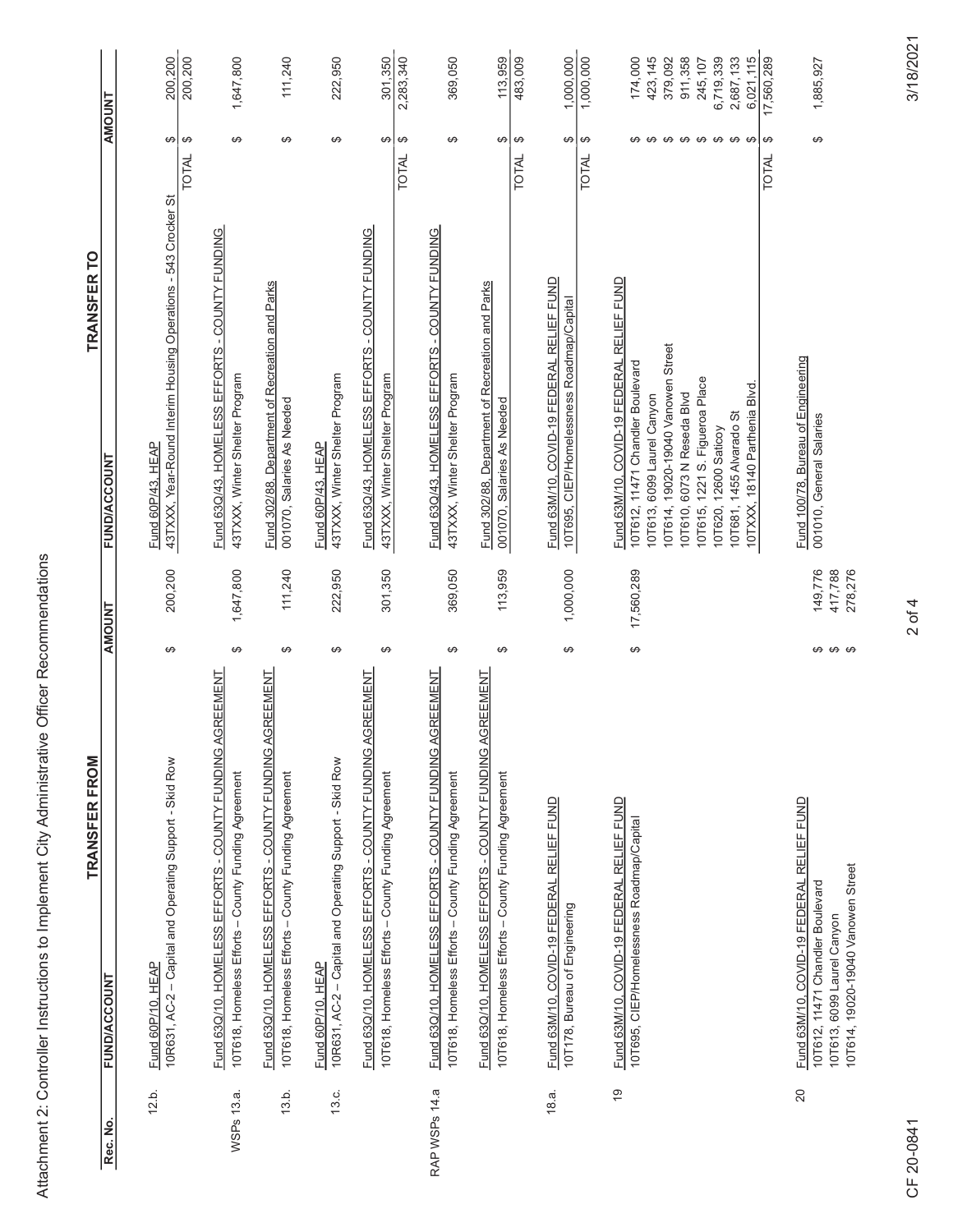|                                                                                                   | <b>TRANSFER TO</b>   |                     |                           |                                |                                  |
|---------------------------------------------------------------------------------------------------|----------------------|---------------------|---------------------------|--------------------------------|----------------------------------|
|                                                                                                   |                      | <b>FUND/ACCOUNT</b> |                           |                                |                                  |
|                                                                                                   |                      |                     | 239,350                   | 265,880                        | 200 G72                          |
|                                                                                                   |                      | <b>AMOUNT</b>       |                           |                                |                                  |
| City Administrative Officer Recommendations<br>Attachment 2: Controller Instructions to Implement | <b>TRANSFER FROM</b> | <b>FUND/ACCOUNT</b> | 0T610, 6073 N Reseda Blvd | 10T615, 1221 S. Figueroa Place | יומדבמת מתמת <del>כוונמי</del> י |
|                                                                                                   |                      | Rec. No.            |                           |                                |                                  |

| Rec. No.            | <b>FUND/ACCOUNT</b>                                                                                                                                            | <b>AMOUNT</b>         |                                                    | <b>FUND/ACCOUNT</b>                                                                                       | <b>AMOUNT</b>                                      |                          |
|---------------------|----------------------------------------------------------------------------------------------------------------------------------------------------------------|-----------------------|----------------------------------------------------|-----------------------------------------------------------------------------------------------------------|----------------------------------------------------|--------------------------|
|                     | 10T695, CIEP/Homelessness Roadmap/Capital<br>10T615, 1221 S. Figueroa Place<br>10T610, 6073 N Reseda Blvd<br>10T681, 1455 Alvarado St<br>10T620, 12600 Saticoy | <b>09 09 09 09 09</b> | 285,673<br>34,356<br>214,828<br>265,880<br>239,350 |                                                                                                           |                                                    |                          |
|                     | Fund 63M/10, COVID-19 FEDERAL RELIEF FUND<br>10T695, CIEP/Homelessness Roadmap/Capital<br>10T612, 11471 Chandler Boulevard<br>10T613, 6099 Laurel Canyon       | <del>ဟ ဟ ဟ</del>      | 5,114<br>291<br>5,357                              | Fund 100/78. Bureau of Engineering<br>001090, Overtime - General                                          | ↔                                                  | 10,762                   |
| Alvarado 21.a.      | AGREEMENT<br>Fund 63Q/10, HOMELESS EFFORTS - COUNTY FUNDING.<br>10T618, Homeless Efforts - County Funding Agreement                                            | ↮                     | 136,815                                            | Fund 100/40, General Services<br>006030, Leasing                                                          | ↔<br>↔<br><b>TOTAL</b>                             | 136,815<br>1,896,689     |
| 22                  | Fund 63M/10, COVID-19 FEDERAL RELIEF FUND<br>BFY 2021, RSRC 5188                                                                                               | ↔                     | 9,202.68                                           | 10T617, Matching Funds for Homekey Program Applications<br>. RELIEF FUND<br>Fund 63M/10, COVID-19 FEDERAL | $\Theta$<br>↔<br><b>TOTAL</b>                      | 136,815<br>9,202.68      |
| 23                  | Emergency Solutions Grant-COVID Fund No. 517<br>43TA42, Homekey Operations                                                                                     | ↮                     | 1,768,822                                          | Emergency Solutions Grant-COVID Fund No. 517<br>43TA43, Homekey Rehab                                     | $\Theta$<br>ക<br>TOTAL                             | 9,202.68<br>1,768,822    |
| 27.a. & 28<br>VOALA | Fund 63M/10, COVID-19 FEDERAL RELIEF FUND<br>10T695, CIEP/Homelessness Roadmap/Capital                                                                         | $\Theta$              | 199,873                                            | Fund 100/10, Office of City Administrative Officer<br>003040, Contractual Services                        | $\boldsymbol{\varphi}$<br>$\Theta$<br>TOTAL        | 1,768,822<br>3,406,547   |
| 27.b. & 28          | Emergency Solutions Grant-COVID Fund No. 517<br>43TA43, Homekey Rehab                                                                                          | ↔                     | 1,548,085                                          |                                                                                                           |                                                    |                          |
| 27 .c. & 28         | Community Development Trust Fund No. 424<br>43T9CV, CV-19 Pallet Shelters                                                                                      | $\Theta$              | 836,904                                            |                                                                                                           |                                                    |                          |
| 27.d. & 28          | 10S650, FC-1 - A Bridge Home Capital<br>Fund 62Y/10, HHAP                                                                                                      | $\Theta$              | 821,685                                            |                                                                                                           | ↮<br><b>TOTAL</b>                                  | 3,406,547                |
| 33<br>Slauson       | Fund 63M/10, COVID-19 FEDERAL RELIEF FUND<br>10T695, CIEP/Homelessness Roadmap/Capital                                                                         | $\Theta$              | 2,043,164                                          | Fund 63M/10, COVID-19 FEDERAL RELIEF FUND<br>10TXXX, Homekey Rehab - 1332 W. Slauson Ave                  | $\Theta$<br>$\boldsymbol{\varphi}$<br><b>TOTAL</b> | 2,043,164<br>2,043,164   |
| 42                  | 10R631, AC-2 - Capital and Operating Support - Skid Row<br>Fund 60P/10, HEAP                                                                                   | ↔                     | 311,229.60                                         | 43TXXX, SRO Housing Corporation - Rapid Rehousing<br>Fund 60P/43, HEAP                                    | ക<br>$\Theta$<br><b>TOTAL</b>                      | 311,229.60<br>311,229.60 |

3/18/2021